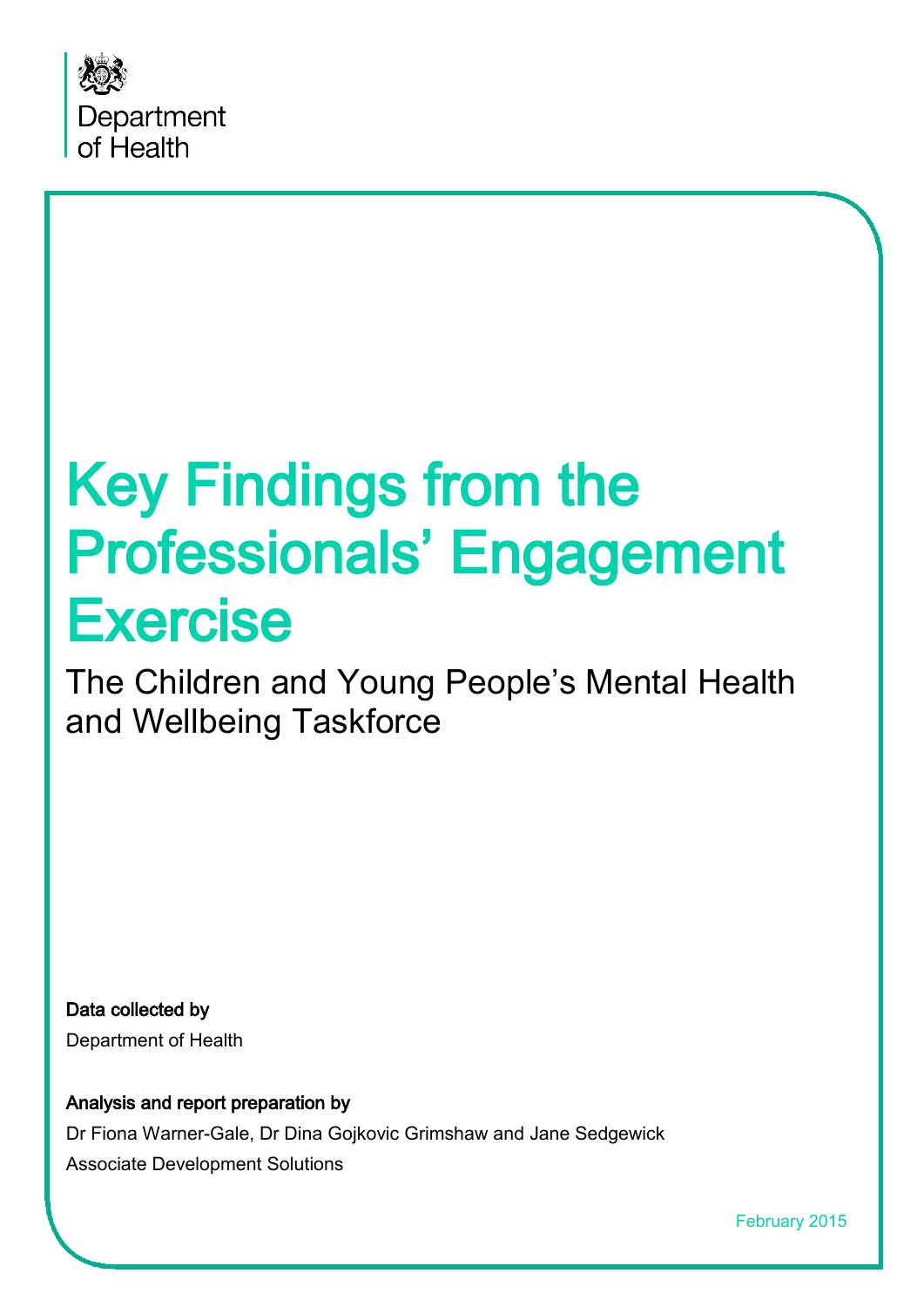Title: Key Findings from the Professionals' Engagement Exercise - The Children and Young People's Mental Health and Wellbeing Taskforce

Author: Social Care Local Government and Care Partnerships - Children, Families and Communities - Children's Health and Wellbeing Team - Cost Centre: 32484

Document Purpose: Consultation

Publication date: March 2015

Target audience: Those who responded to the consultation, as well as the wider interested public.

Contact details: CYPMHTaskforce@dh.gsi.gov.uk

You may re-use the text of this document (not including logos) free of charge in any format or medium, under the terms of the Open Government Licence. To view this licence, visit [www.nationalarchives.gov.uk/doc/open-government-licence/](http://www.nationalarchives.gov.uk/doc/open-government-licence/)

© Crown copyright

Published to gov.uk, in PDF format only.

[www.gov.uk/dh](http://www.gov.uk/dh)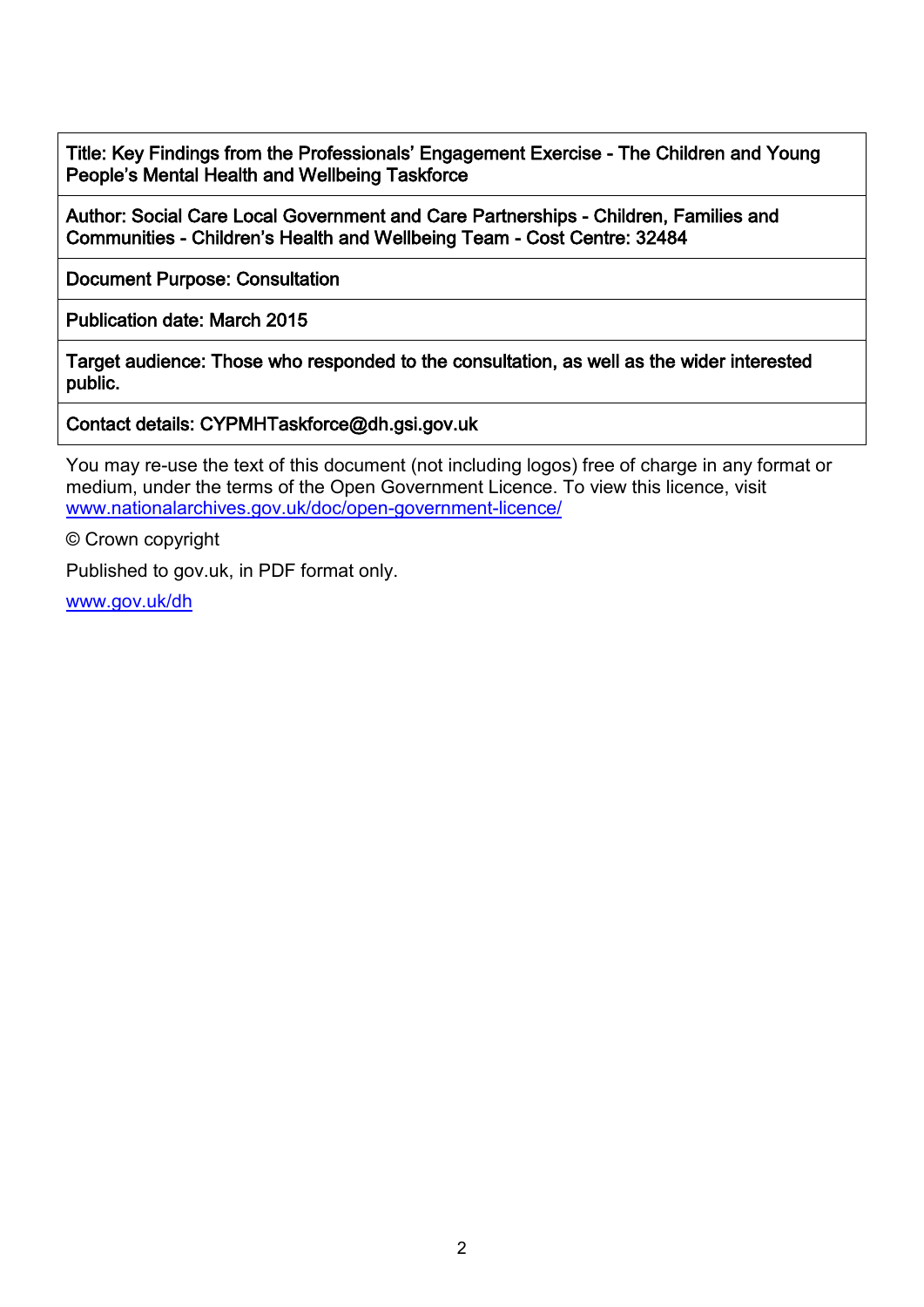# **Contents**

| An early start for mental health-joining up adult and children's services 15              |  |
|-------------------------------------------------------------------------------------------|--|
|                                                                                           |  |
| Easier access to streamlined referral systems and pro-active mental health support in the |  |
|                                                                                           |  |
| Immediate access to support and a prompt response for children and young people in crisis |  |
| Tier 3 plus and Tier 4 outreach – alternatives to hospital admissions 17                  |  |
|                                                                                           |  |
|                                                                                           |  |
|                                                                                           |  |
|                                                                                           |  |
| Develop clinical and user friendly records and data collection methods  19                |  |
|                                                                                           |  |
|                                                                                           |  |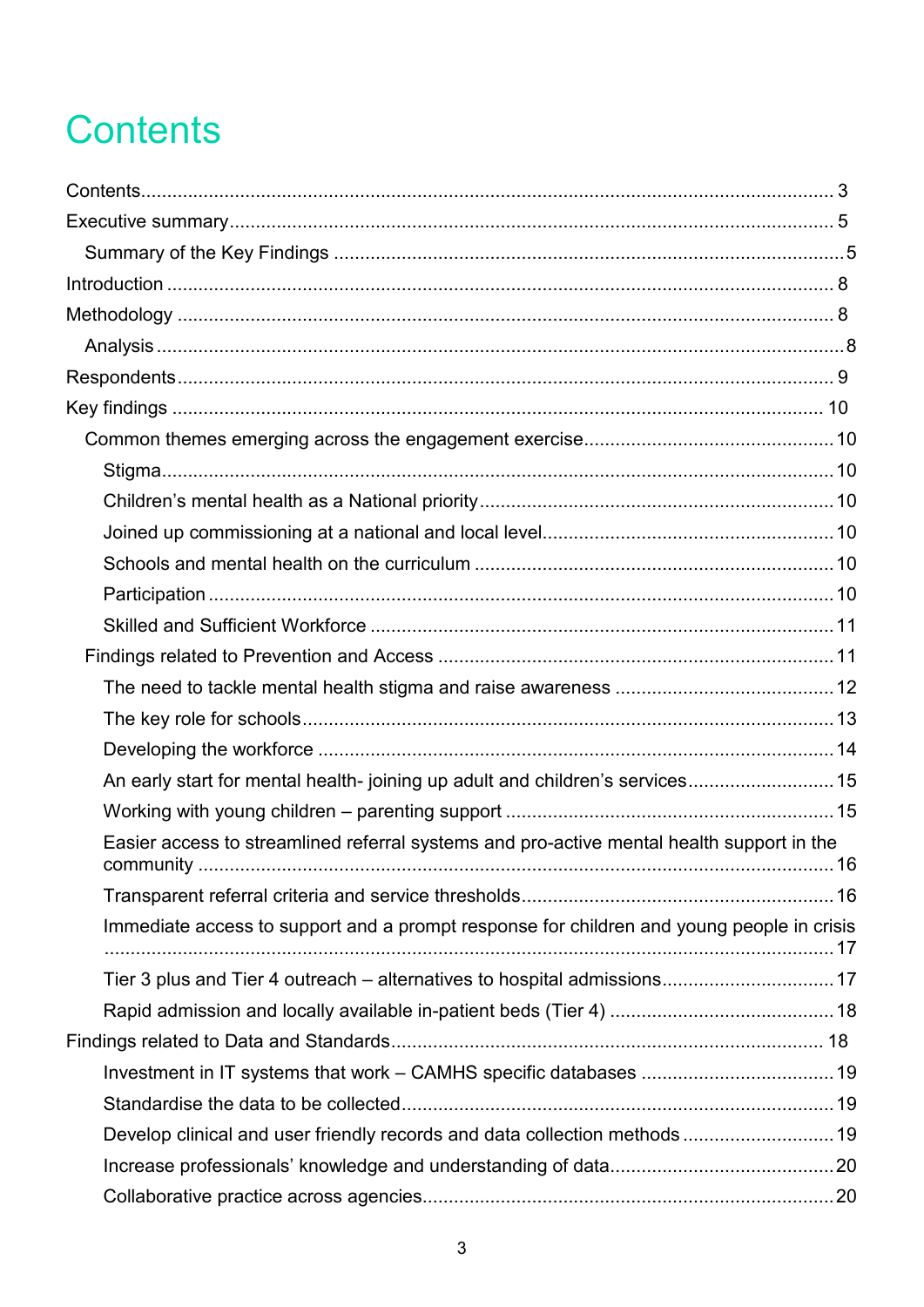#### **Contents**

| Better informed commissioners in children and young people's mental health23         |  |
|--------------------------------------------------------------------------------------|--|
| Children, young people and parents at the heart of commissioning and designing their |  |
|                                                                                      |  |
|                                                                                      |  |
|                                                                                      |  |
| Commissioning for equitable early years provision across Universal Services24        |  |
|                                                                                      |  |
|                                                                                      |  |
|                                                                                      |  |
|                                                                                      |  |
|                                                                                      |  |
|                                                                                      |  |
|                                                                                      |  |
| Joined-up services, visible in the community, with access to specialist support27    |  |
|                                                                                      |  |
|                                                                                      |  |
|                                                                                      |  |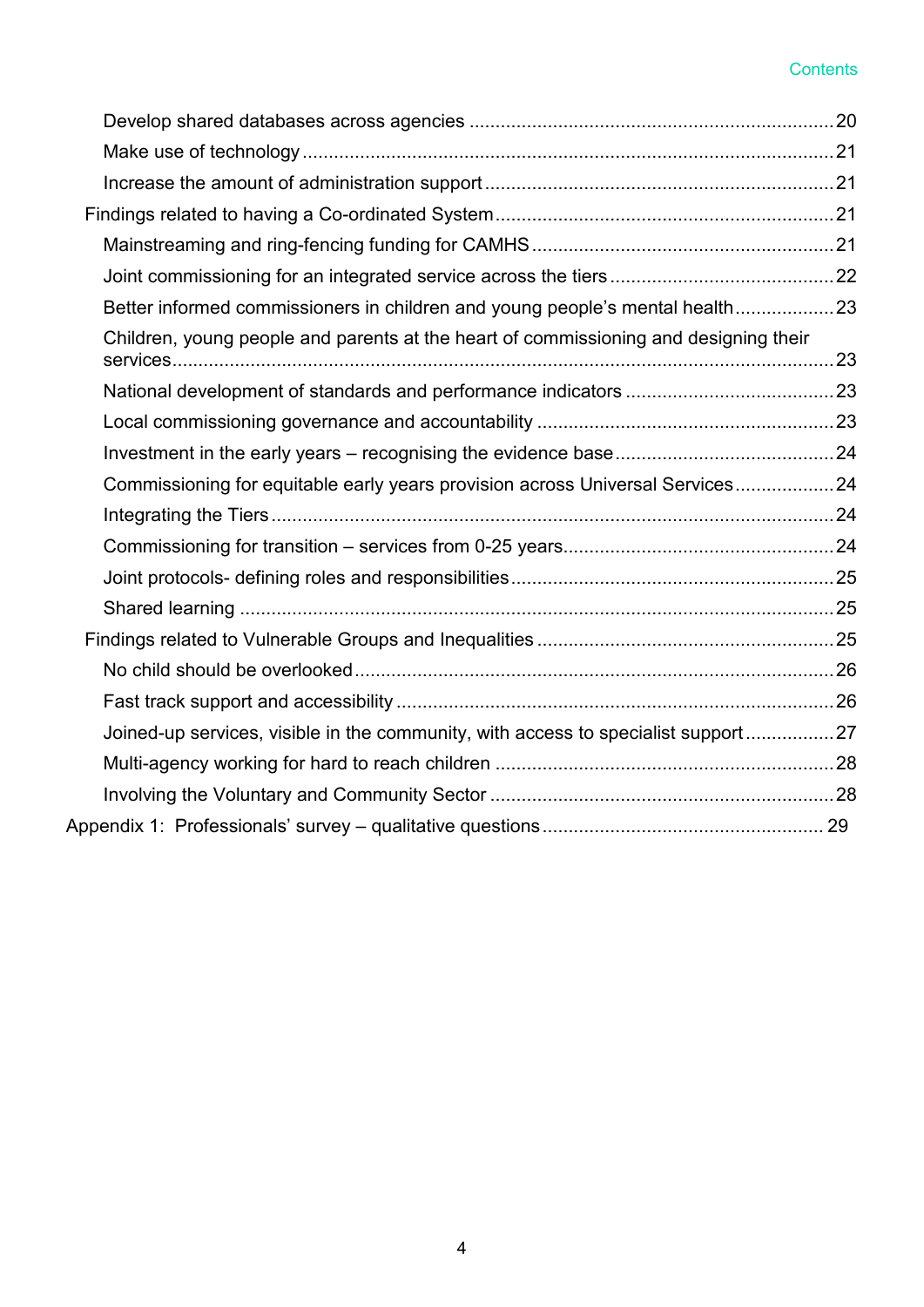# Executive summary

The Children and Young People's Mental Health and Wellbeing Taskforce has been set up to consider some of the biggest challenges facing mental health services for children and young people, and ways to tackle these problems across the system. In order to consider some of the potential solutions, an engagement exercise has been undertaken with professional's who work with children and young people, across a range of sectors.

This report outlines the key findings from a qualitative online survey and three independently facilitated engagement events, undertaken during November and December 2014. In all, 764 professionals from across the country took part in the engagement exercise, 610 submitted responses to the survey and 164 attended the engagement events. Those who participated represented a diverse range of organisations that work with children and young people, including professionals from Health and Social Care, specialist Child and Adolescent Mental Health Services, from across Education, and from Community, Voluntary and Youth Services.

The professionals' engagement exercise focused on finding solutions and identifying practical actions in four key areas that the Taskforce has identified:

- Prevention and Access
- A co-ordinated system
- Vulnerable groups
- Data and Standards

### Summary of the Key Findings

The key findings show that respondents have a real passion and motivation for seeking solutions where they think change can happen. They have identified that there are many issues and challenges in the system that could impact upon the children and young people they work with, if solutions are not found.

Six common themes emerged through-out the whole data set: Stigma has been raised as a specific issue that needs to be tackled, as it impacts on individuals and their families and operates within the systems around them. This can significantly reduce their ability to seek help early and can prevent access to services and can impact on progress and recovery. In addition, respondents have called for children's mental health to become a national priority in order to support the change that needs to happen. The key to building resilience, prevention and early recognition of mental health issues and the reduction of stigma is the vital role that schools can play around children's mental health and the need to have mental health on the national curriculum.

In order to achieve effective support and intervention for children and young people with mental health problems, respondents identified that services needs to be jointly commissioned across the whole pathway, with defined funding streams and commitment from all agencies that work with children regarding their responsibilities to provide appropriate support. Integral to this must be the participation of children, young people and their families in the transformation of services that are right for them, and the assurance of a skilled and sufficient workforce that can meet their needs.

In addition to these common themes, there are a number of key findings that have emerged in the four areas identified by the Taskforce. The themes that have been proposed by respondents as places for action are summarised below: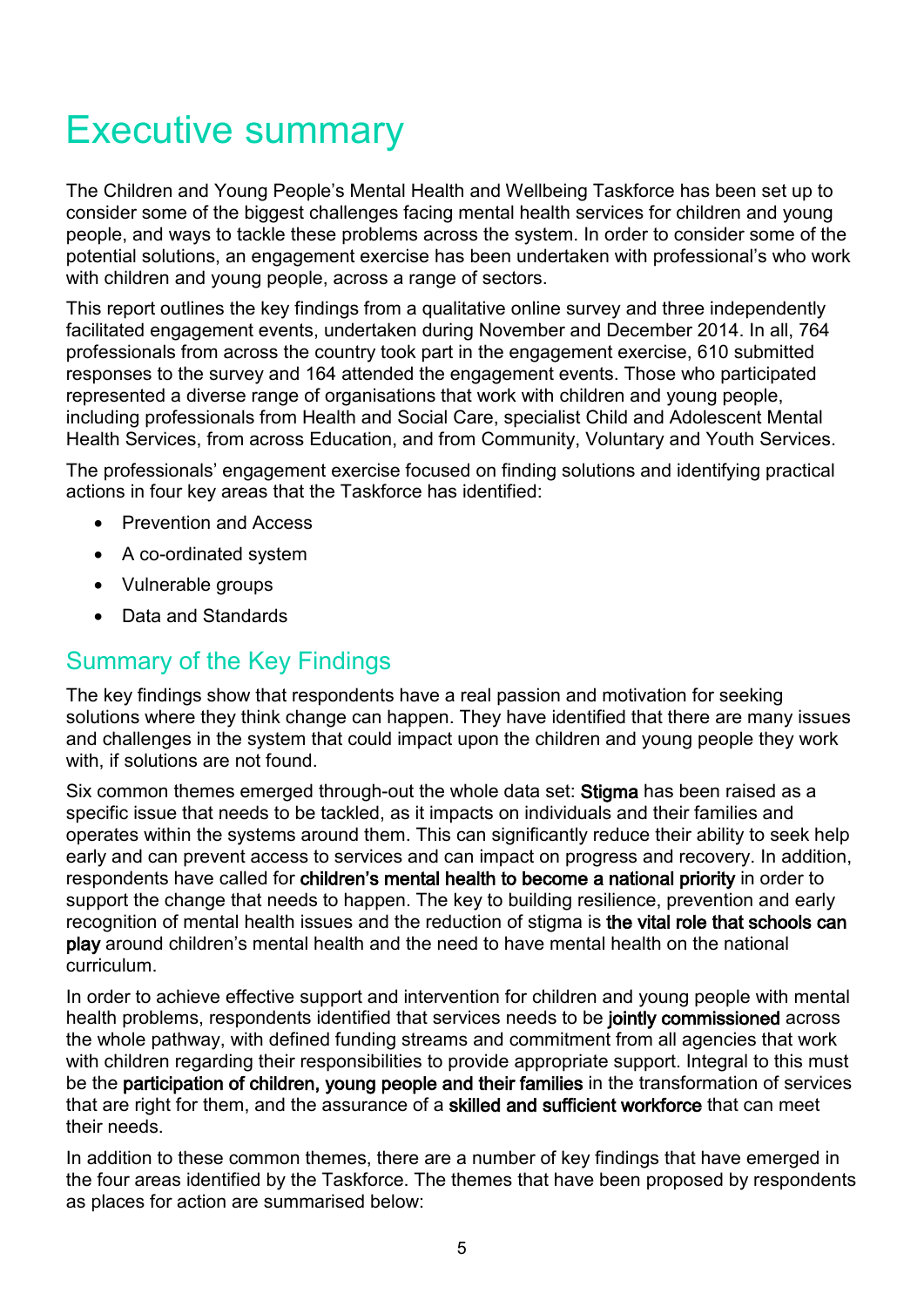| Prevention and<br>Access | The need to tackle stigma and raise awareness                                                    |
|--------------------------|--------------------------------------------------------------------------------------------------|
|                          | The key role for schools                                                                         |
|                          | Developing the workforce                                                                         |
|                          | An early start for mental health – antenatally or from birth                                     |
|                          | Working with young children - offering parenting support                                         |
|                          | Easier access – streamlined referral systems and pro-<br>active support in the community         |
|                          | Transparent referral criteria and service thresholds                                             |
|                          | Immediate access and a prompt response for those in a<br>crisis                                  |
|                          | Tier 3 plus and Tier 4 outreach – alternatives to hospital<br>admission                          |
|                          | Rapid admission and locally available in-patient beds                                            |
| Data and Standards       | Investment in IT systems that work                                                               |
|                          | Standardising the data to be collected                                                           |
|                          | Develop clinical and user-friendly records and data<br>collection methods                        |
|                          | Increase professionals' knowledge and understanding of<br>data                                   |
|                          |                                                                                                  |
|                          | Formalising collaborative practice across agencies                                               |
|                          | Develop shared databases across agencies                                                         |
|                          | Make use of technology                                                                           |
|                          | Increase the amount of administration support                                                    |
| A co-ordinated           | Mainstreaming and ring-fencing funding for CAMHS                                                 |
| system                   | Joint commissioning for an integrated service across the<br><b>Tiers</b>                         |
|                          | Better informed commissioners in children and young<br>people's mental health                    |
|                          | Children, young people and parents at the heart of<br>commissioning and designing their services |
|                          | National development of standards and performance<br>indicators                                  |
|                          | Local commissioning governance and accountability                                                |
|                          | Investment in the early years – recognising the evidence<br>base                                 |
|                          | Commissioning of early years provision across Universal<br>services                              |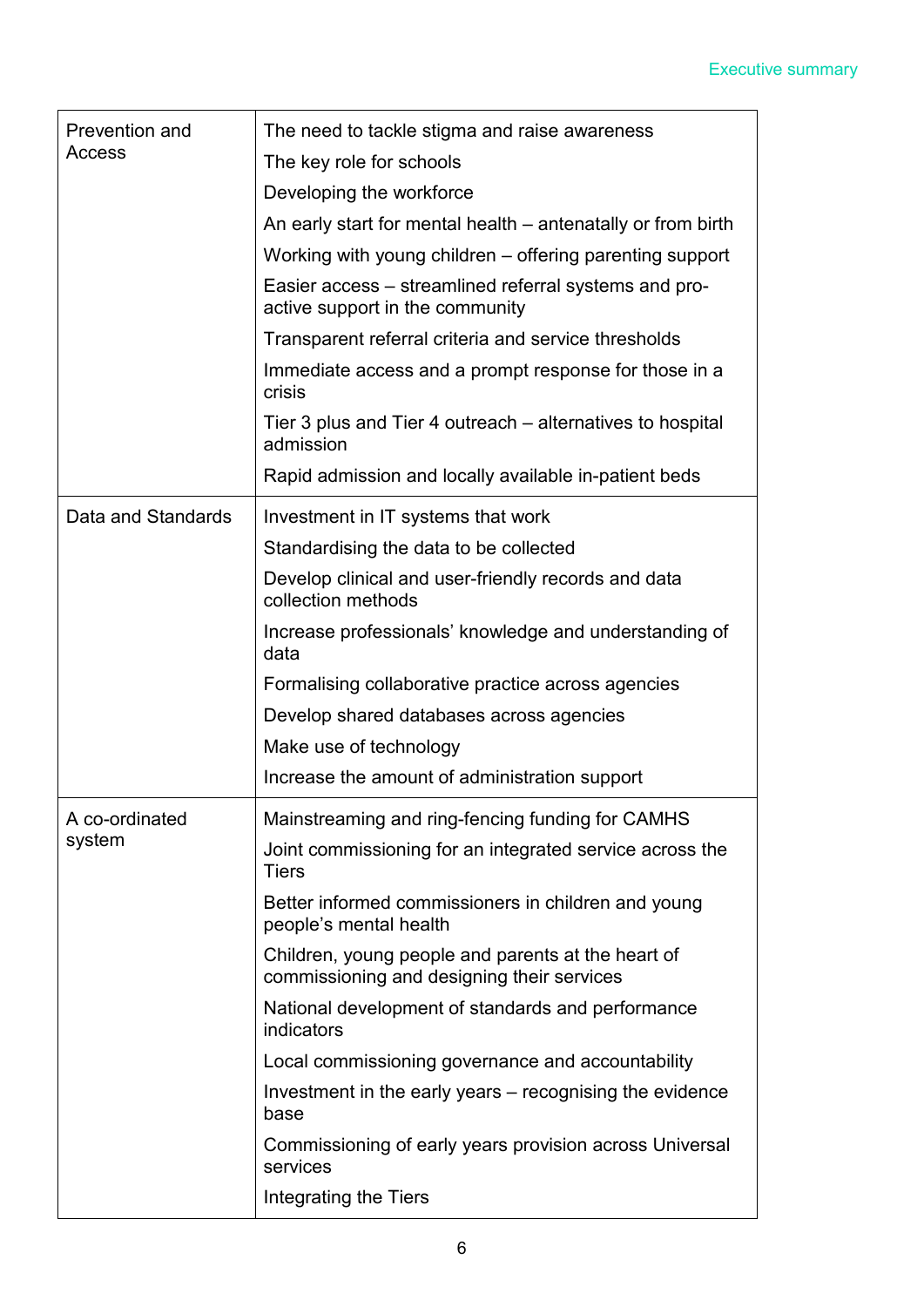|                                              | Commissioning for transition – services form 0-25 years<br>Joint protocols- defining the roles and responsibilities of<br>agencies<br>Shared learning networks                                                                                                |
|----------------------------------------------|---------------------------------------------------------------------------------------------------------------------------------------------------------------------------------------------------------------------------------------------------------------|
| <b>Vulnerable Groups</b><br>and Inequalities | No child should be overlooked<br>Fast track support and accessibility<br>Joined up services, visible in the community, with access<br>to specialist support<br>Multiagency working for hard to reach children<br>Involving the Voluntary and Community sector |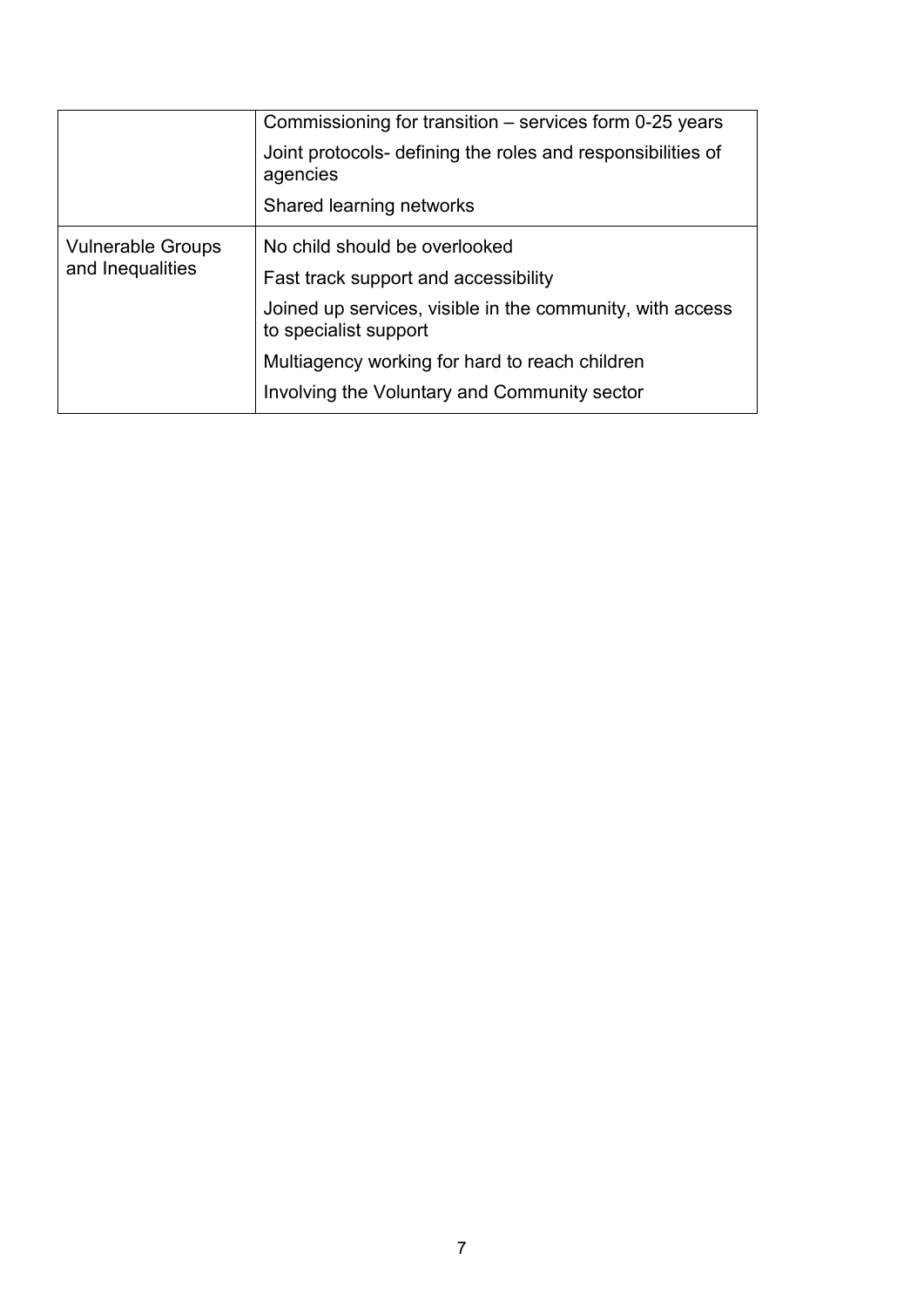# **Introduction**

The Children and Young People's Mental Health and Wellbeing Taskforce has been set up to consider some of the biggest challenges facing mental health services for children and young people, and to find ways to tackle these problems across the system.

An important part of finding solutions is speaking with professionals who work with children and young people across a diverse range of sectors. As part of the engagement of professionals, a survey and three independently facilitated regional engagement events have been undertaken during November and December 2014. The engagement exercise called for professionals working with children and young people to give their views around finding feasible solutions and practical steps that government, the NHS, voluntary organisations, local authorities and individual providers could take to improve children and young people's mental health outcomes.

# **Methodology**

The professionals' engagement exercise included a survey and three facilitated engagement events, which were held in Leeds, London and Taunton.

The survey ran from 18<sup>th</sup> November to 12th December 2014 and responses were gathered online and by email and postal submissions. The original survey was scheduled to close on  $5<sup>th</sup>$ December 2014, but was extended for a further week due to demand.

The survey contained 11 qualitative questions, focusing on 4 key areas identified by the Taskforce:

- Access and prevention
- Data and standards
- A coordinated system
- Vulnerable groups and inequalities

An outline of the survey questions can be found in Appendix 1.

Each of these areas focused on questions around finding solutions to some of the key issues in providing comprehensive and effective mental health services for children and young people.

The facilitated events were half day workshops attended by a wide range of professionals that work with children and young people. They focused on the following objectives:

- To contribute to the thinking of the four Taskforce Task and Finish Groups by working on the key questions identified by them
- To identify what practical action could be taken at a local level to improve outcomes
- To understand what the next steps and timescales are likely to be for this work

### Analysis

The survey responses and reports from the facilitated events were analysed thematically.

This report outlines the findings from both the professionals' survey and facilitated events across the whole data set and for the 4 key areas highlighted in Section 4.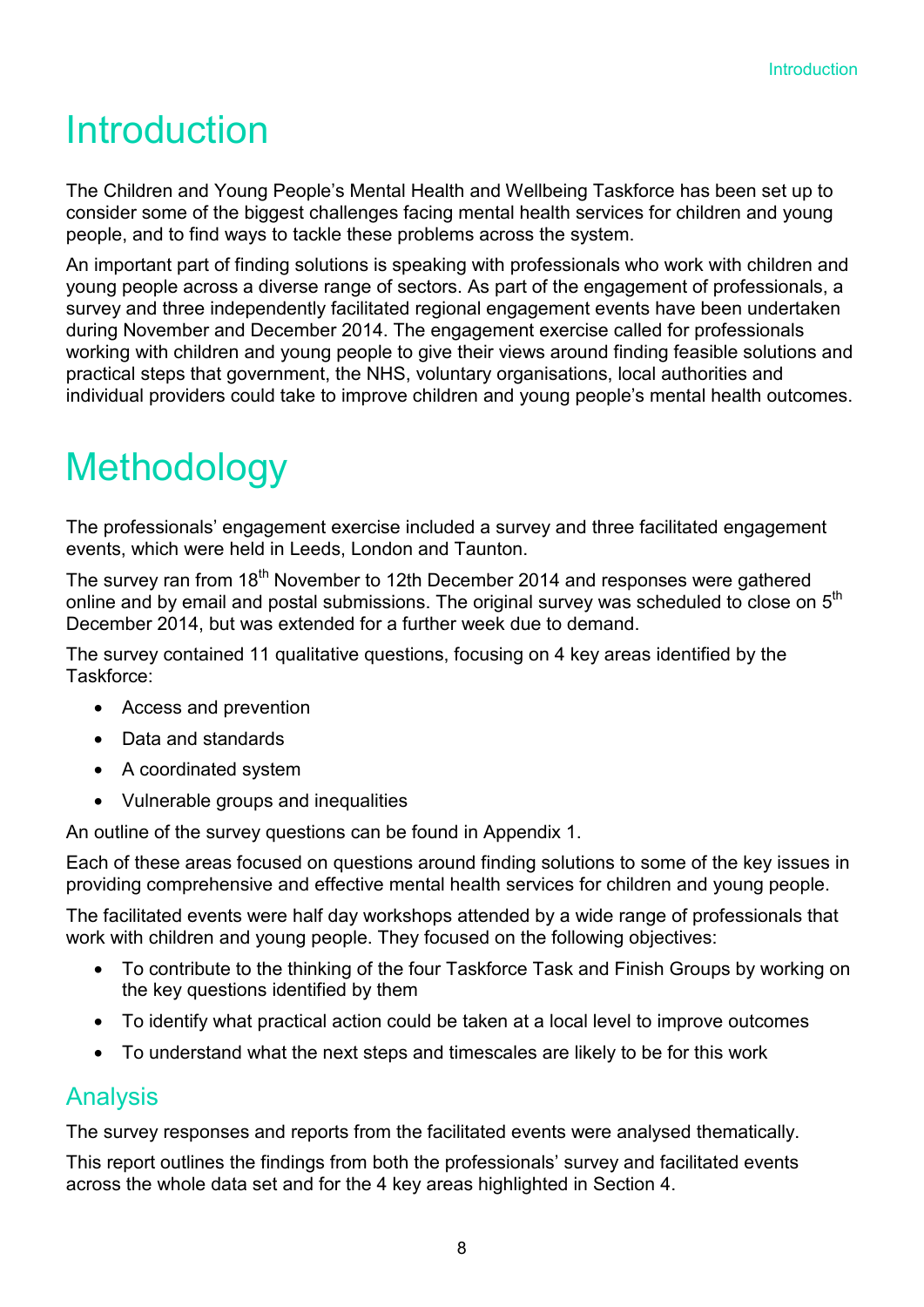Direct quotes and some examples of practice highlighted by respondents have been used to illustrate the findings.

# **Respondents**

The engagement exercise has seen an overwhelming response from professionals around the country, with over 764 people contributing their views. Not every respondent answered every question, with some of the Taskforce themes receiving much higher volumes of data, especially 'Prevention and Access' and 'A Coordinated System.'

The professionals' survey has received 610 responses in total, from a wide range of organisations and individuals. The majority of responses have been from professionals working in specialist Child and Adolescent Mental Health Services (CAMHS) (25%), followed by staff from across Education (22%), with a fairly even split between responses from both Primary and Secondary education, and from 'other' organisations (20%). The Voluntary Sector, Local Authorities and Health professionals in Community and in Hospital settings, each returned around 8-10% of the responses. The table below outlines the responses by organisation.



Many respondents were either counsellors (16%) or psychologists (13%), however the majority of respondents were in the 'other' category (39%). Nurses, Teachers and Doctors (including GPs) each submitted around 6-8% of the responses. 4.5% of respondents were from a social work background and commissioners participating in the survey accounted for 2.5% of all respondents. The respondents within the 'other' category represent the diversity of roles from a large range of the professionals who work with children and young people across statutory and non-statutory agencies.

A total of 154 professionals also attended the facilitated regional events.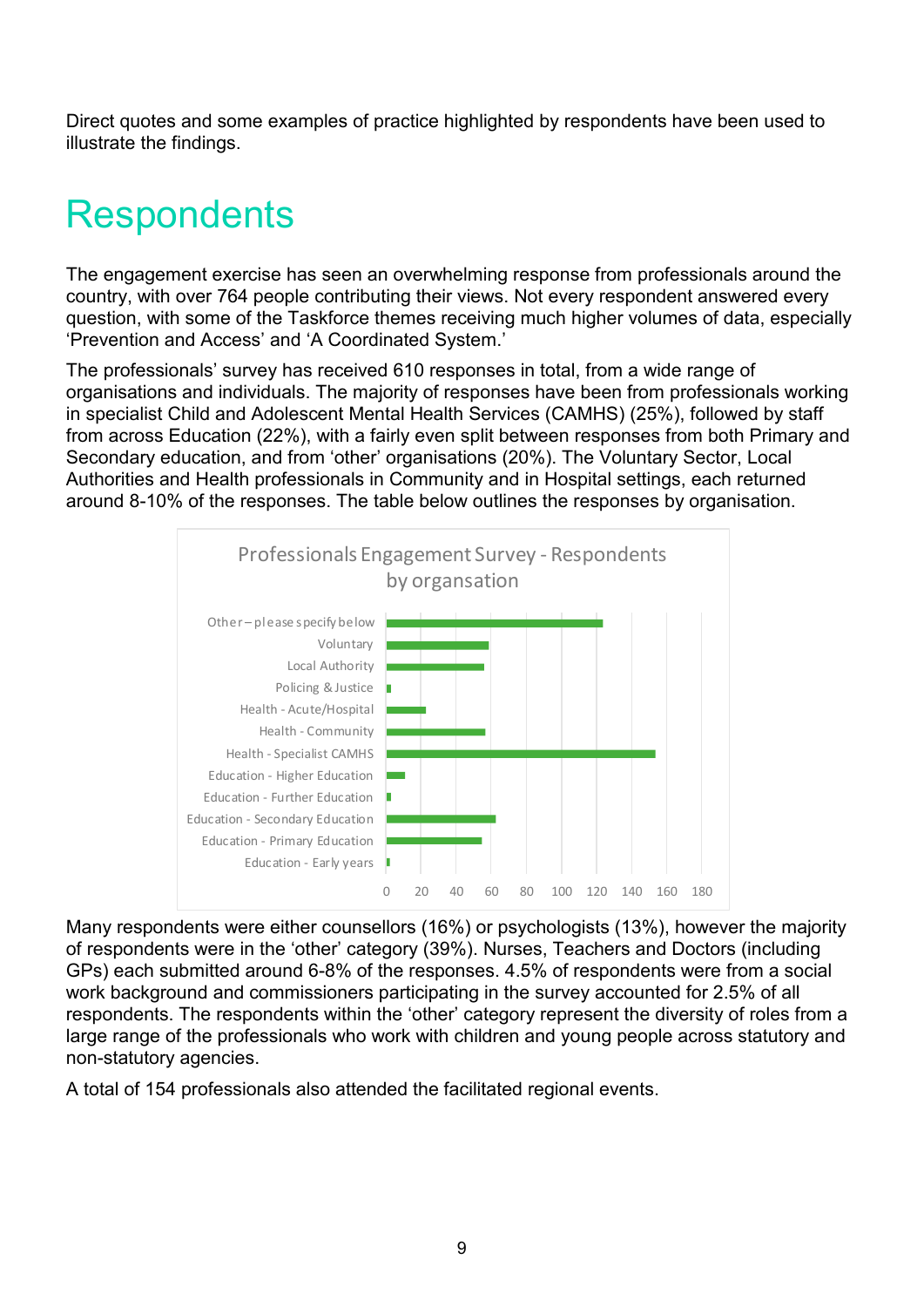# Key findings

### Common themes emerging across the engagement exercise

Many responses focused on the issues in the system, and solutions have been hard to identify for some of the key areas of interest for the Taskforce, within this engagement exercise. Respondents showed a real passion and motivation to highlight where change could happen, and a clear understanding of the issues facing them in their work with children and young people and the impact the challenges could have, if solutions were not found. Across the whole data set six common themes were identified that have re-occurred in each of the four key areas that the Taskforce has focused on:

#### **Stigma**

The need to tackle stigma has, by far, attracted the highest emphasis within the responses gathered. Respondents have called for this to be a priority as it not only impacts on the individual, but also on their ability to seek help early, to access services and on progress and recovery. Respondents feel that approaches to tackle stigma must begin early, but should be systemic, and mainstreamed.

#### Children's mental health as a National priority

Many respondents have called for children and young people's mental health to become a nationally supported priority and believe that change will happen if it is given such an emphasis. It seems that they feel direction from a national perspective around the areas highlighted in the key themes that follow in this report is required, along with investment, standardised approaches, guidelines and indicators around performance. They have suggested that until such an emphasis is secured, then parity with other services will not be within reach.

#### Joined up commissioning at a national and local level

Respondents have suggested that the commissioning of services across the tiers becomes joined up, so that responsibility for the design and development of robust, multi-agency pathways and services is determined more formally, and that funding, commitment and contributions to the care of children and young people with mental health needs are clearly defined for each agency.

#### Schools and mental health on the curriculum

The role of schools in the reduction of stigma, prevention, early recognition of mental health problems, early intervention and the promotion of recovery is seen to be key to the future mental health and well-being of children and young people. Respondents have called for the inclusion of mental health in the National Curriculum so that children and young people might be able to take ownership of their mental health, and that they might improve awareness and remove the stigma associated with it. Schools have also been suggested to be a potential hub for mental health that will promote the engagement of families and communities.

#### **Participation**

The participation of children, young people and their families in the design, review and transformation of their services has been suggested to be a cornerstone of change. Respondents have suggested that it needs to be an integral part of the transformation of services going forward.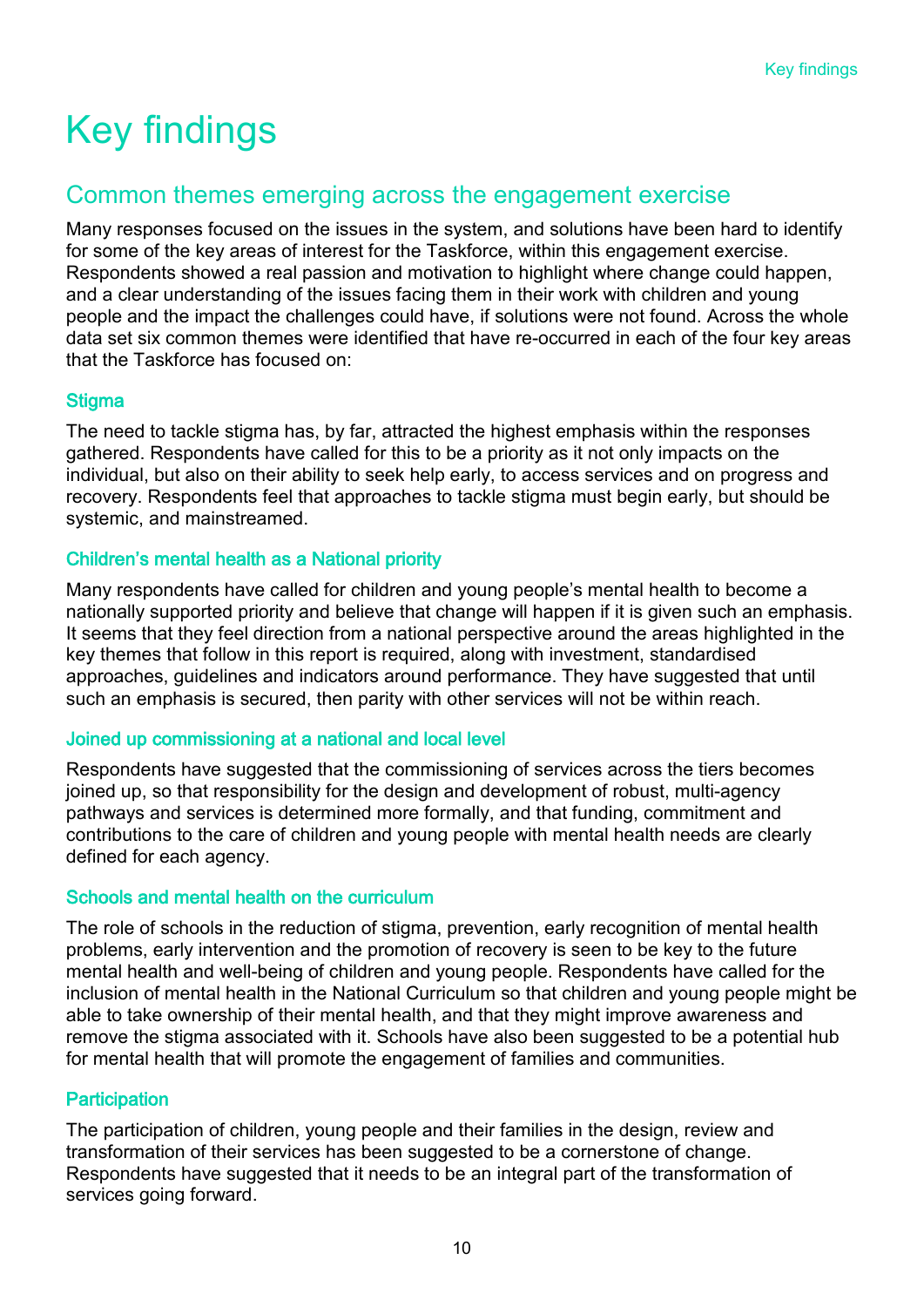#### Skilled and Sufficient Workforce

The need for a skilled, competent and sufficient workforce has emerged through-out the data. The emphasis is on ensuring that the workforce is of a sufficient size to meet the mental health needs of children and young people across the tiers, and that there a is commitment to enhancing the skills and capacity in services that have a prevention and early intervention focus.

The following sections of this report outline the themes that have been identified within the four specific areas of this engagement exercise.

### Findings related to Prevention and Access

This key area focused on finding solutions to providing early intervention, supporting young children, getting support to children who need it at the right time and improving hospital and crisis services.

Professionals highlighted that they want children's and young people's mental health and wellbeing to continue to be 'Everyone's Business', calling for it to receive as high a priority as safeguarding.

In general, respondents suggested that services for children and young people with mental health problems are fragmented and largely disengaged from one another. This disjointed picture can cause children, young people and families to be bounced around the system and can cause undue stress for families. As a result children, young people and their families are said to feel unsupported, judged or treated negatively or made to feel stigmatised or discriminated against. Their problems can be trivialised or medicalised, and they often fail to get help at the right time.

The need to tackle the stigma surrounding mental health was a recurring feature of responses to this key area. One respondent summed up the experience of children and families:

'When your child suffers mental illness, the entire family enters another world where parents give up work, businesses fail, siblings have to be ignored and support is utterly non-existent. Parents suddenly have to become experts in their child's particular issue or diagnosis, fight for attention and the ear of specialists, and endure the stigma and isolation evoked by mental illness.'

#### Specialist CAMHS respondent

It has been suggested that children and young people who have experienced newly emerging or acute mental health problems, or have been in a mental health crisis need to have an early response, where they are able to talk about their experiences in partnership with professionals. Routine screening and mental health checks for children and young people on entry to school could help in recognising and monitoring early signs.

The findings within this theme have also suggested an emphasis on the environment, suggesting that services need to be child friendly, accessible, non-stigmatising, and age appropriate, in places that children and young people want to be seen, with flexible opening times.

Funding cuts have been highlighted as a significant problem, and have been reported to have had specific impact on early help services.

Specialist CAMHS thresholds are reported to be high, with a lack of clarity around referral pathways, making services difficult to access.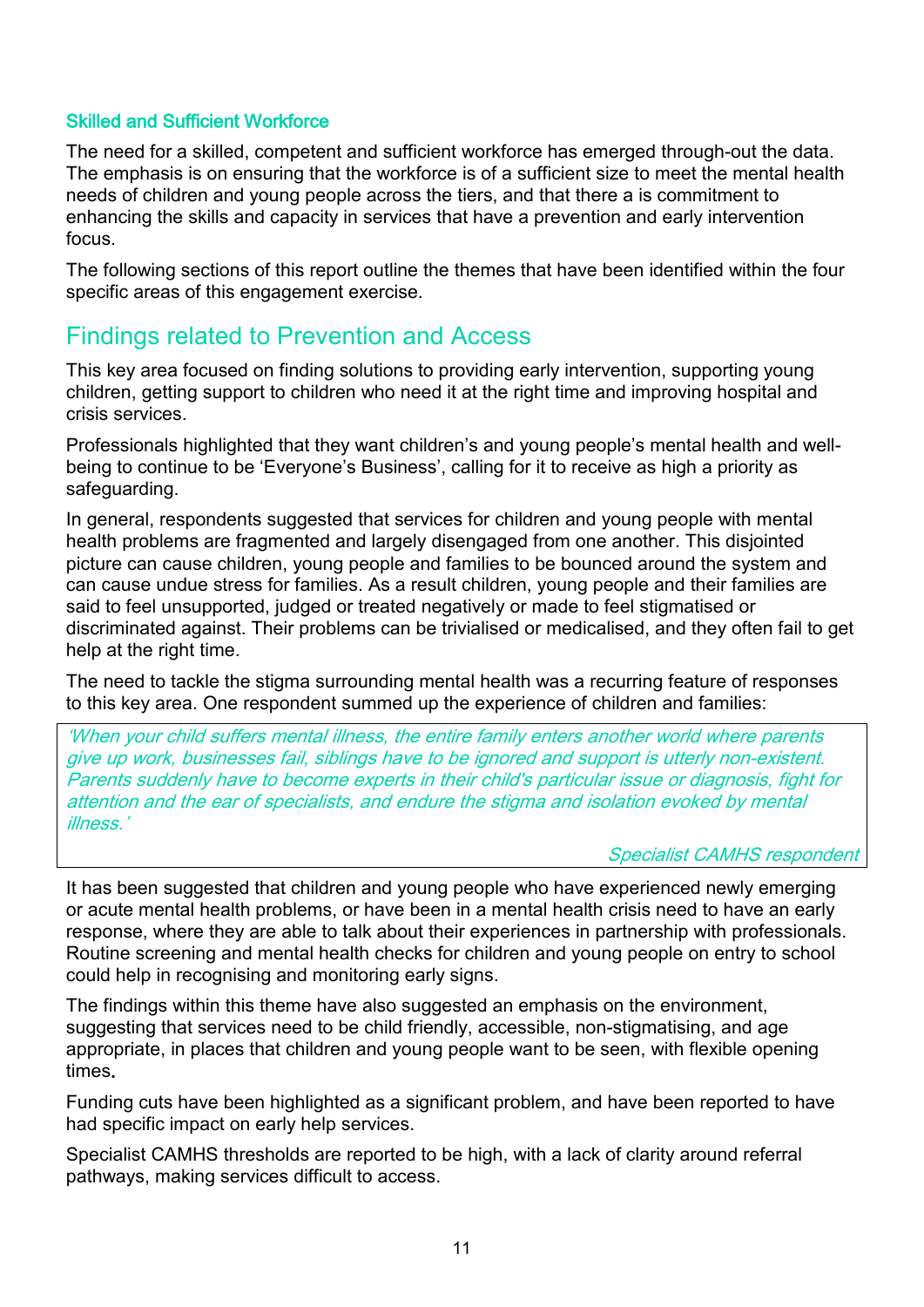In addition, it was suggested that there needs to be a mechanism in place where children and young people can feedback their experiences of services, in order to help improve them.

Respondents offered solutions to Prevention and Access that are reflected in the following key themes:

#### The need to tackle mental health stigma and raise awareness

'When a child becomes known to services, they may live their life with a stigma of being labelled of a mental illness. Publicity that it is ok to have a mental illness can make a huge impact on the quality of this child's life.'

Children's Advocacy professional

'Young people are experiencing unprecedented challenges e.g. social media, cyberbullying, 'have it all' social culture, and a significant proportion are not equipped to manage the associated emotional experiences.'

Psychologist – Specialist CAMHS

'De-stigmatise mental health from Primary schools upwards, give mental health and physical health parity at a society level. Young people will see this and be highly influenced by the standards being set.'

GP respondent

This key theme is one of the largest across the whole data set. Professionals have suggested that there should be a programme of awareness raising with children, young people and families, and that it should have a focus on schools in particular. However, stigma was also felt to be a big issue amongst medical professionals, with a lot of judgemental attitudes identified toward young people who self-harm or attempt suicide and their parents. It was suggested that a programme to tackle stigma should attempt to work on organisational culture change and education, and should focus on:

- educating children (including younger children) and young people about what mental health is and how to help themselves and each other
- including learning about mental health within the national curriculum
- raising awareness of mental health amongst staff in all organisations
- preventative strategies and resilience building in schools
- re-branding mental health and campaigning in places where children and young people are – schools, youth groups, shopping centres, libraries etc.
- peer mentor programmes that help young people to empower one another and to seek help earlier
- increased presence of mental health and service information through use of social media, apps and websites
- a programme to tackle stigma and stigma awareness amongst health professionals, particularly targeting medical staff
- community education initiatives that enable parents, children and professionals to own their mental health problems together
- provision of support in non-threatening environments for newly emerging mental health problems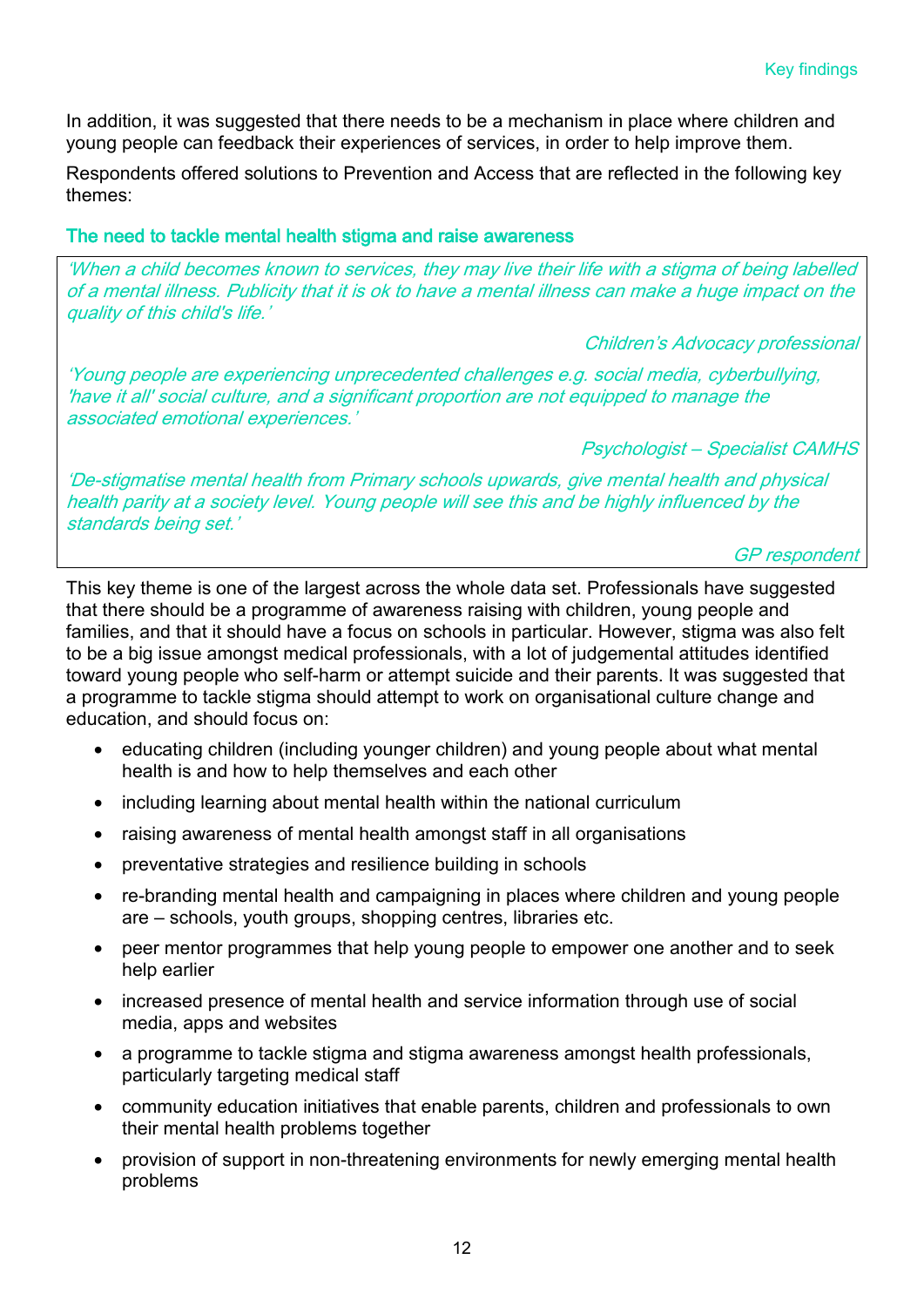#### Practice Examples – increasing access to mental health information and support

Professional and IT/Internet experts have worked with children and families to put resources and information about mental health on the internet, so that all can understand what services are available and how to access them.

Attendee at facilitated event

Some of the examples highlighted were:

- Buddy App (being used in Nottinghamshire, Kent, West London) a digital tool to support therapy services. Young People use text messaging to keep a daily diary of what they are doing and how they are feeling.<https://www.buddyapp.co.uk/>
- My Mind (Cheshire and the Wirral CAMHS website) information about services and downloads and activities for children and young people. [http://cwpcamhscentre.mymind.org.uk/?page\\_id=59](http://cwpcamhscentre.mymind.org.uk/?page_id=59)
- Well informed provides accurate and reliable information about emotional wellbeing and mental health<http://wellinformed.org.uk/>

#### The key role for schools

'Recognition that schools' role in emotional wellbeing is key – schools are more than 'education'.'

Attendee at facilitated event

Schools were suggested to have a key role in prevention and early recognition of mental health problems, but there was also an emphasis on the need to increase knowledge and capacity in teachers around mental health issues, and to provide them with support from qualified mental health professionals. One teacher reflected comments from many of the respondents:

'Often when we refer students to mental health services with a genuine need, the referrals are not taken up and we are told to deal with it in school. Staff within school are dealing with increasingly difficult mental health issues daily with no training or support from external services. Staff need the appropriate training and skills in order to deal with these issues but struggle to do so within the school environment, which is so exams and results dependant that many issues are just left, when an early intervention could prevent costly and complicated issues later in the child's life.'

**School Inclusion Officer** 

Many respondents stated that mental health should be a key part of the national curriculum and that is should be taught within PSHE lessons for all age groups, as it played a big part in preparing children for the future.

'Mental Health is a subject which should be a permanent feature of the national schools curriculum, Children need go through school life with an understanding of mental ill health, the signs of potential ill health in oneself and others. Young people should be able to expect if a parent/sibling is suffering from mental ill health, how to seek support and advice. The same should be provided and enabled in colleges, youth services. Youth workers, primary care workers should be adequately trained on Mental Health illness. We have to lose the taboo and the only way is to start early, in the same way as sexual health teaching is a part of school life and sex is a part and fact of life so too should mental health teaching and mental health itself. It's a fact.'

Regeneration Consultant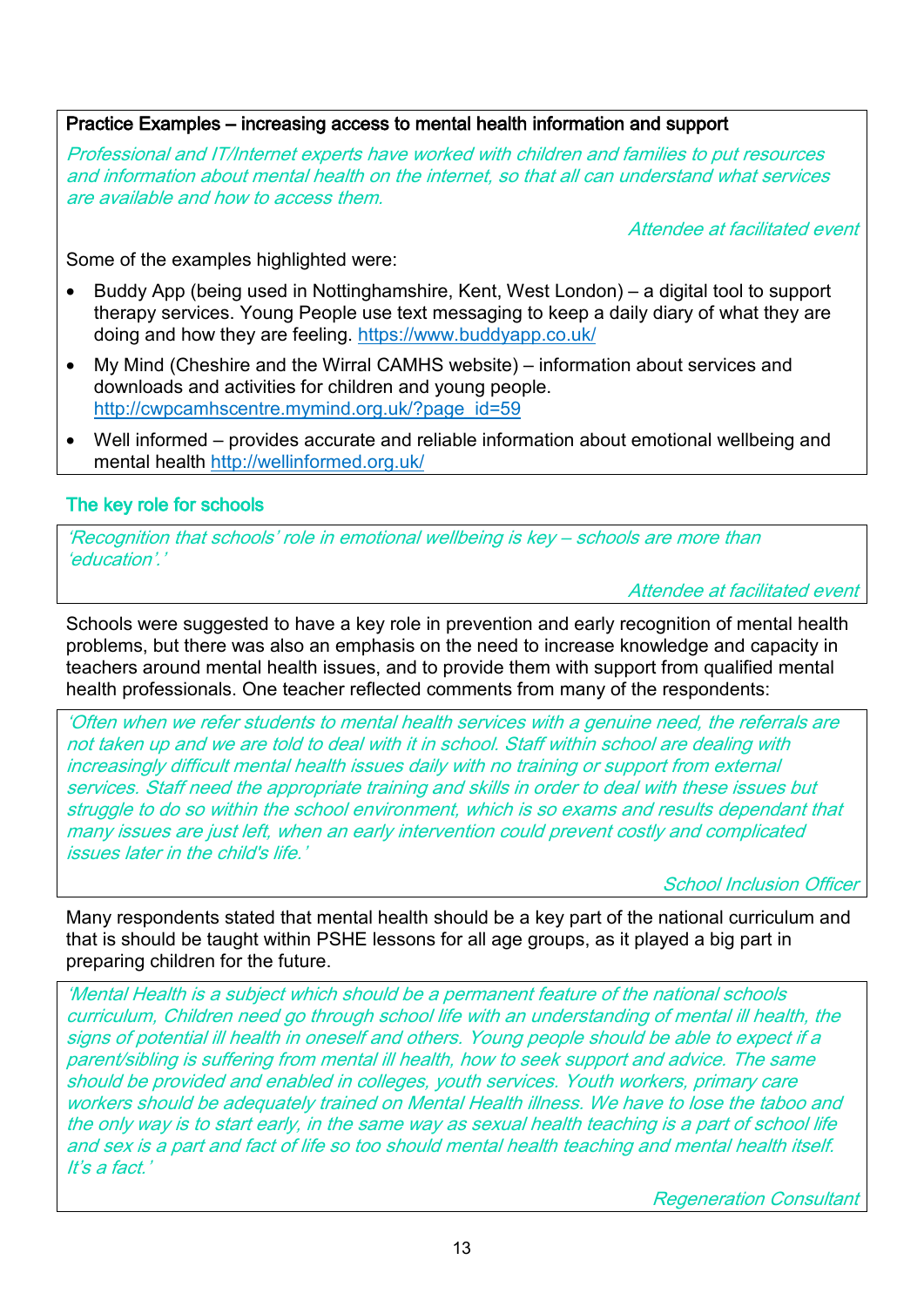'I am passionate about the value of early intervention and believe that education, with the support of mental health services, has a key role to play in the development of essential 'life skills' related to emotional wellbeing.'

Specialist CAMHS respondent

Schools are also suggested to be a key place within which to provide parenting support. This approach could make parenting support more accessible and create opportunities for families to take part in community peer support through trained parent mentor schemes.

It was suggested that there is could a key part to play for teachers who are in pastoral roles, within every school. These teachers could provide a vital link with parents.

Educational psychologists were identified as having a key role to play in the early identification of children with emerging mental health needs.

#### Practice Examples – Collaborative Support for Schools

One example of excellent integration is eating disorders specialists liaising with the school, to educate them, explain how they can support a child in their studies and at lunchtime, facilitate a gradual return to school etc. In our case, it transformed our school, which went from stigmatising to very collaborative.

Respondent with special interest in Eating Disorders

The Taunton Deane partnership has committed to supporting young people and schools with mental health, and has employed mental health specialists within education.

Attendee at facilitated event

#### Developing the workforce

'First, improve the size and skills of the CAMHS workforce, and then improve the shared care with the School Health workforce.'

Public Health professional

Providing a skilled and capable workforce was a significant element of the comments received through-out the engagement exercise. Respondents called for investment and sustainability around robust training programmes and mandatory core elements for all professionals across the tiers and agencies that work with children and their families. The emphasis of responses in this key area was around ensuring that front-line staff had access to support and skills to enhance their capacity, and it was suggested that the following areas are vital to having a skilled workforce:

- Access to trained mental health professionals in schools
- Funding to have relevantly trained staff to support the early years
- Increasing the numbers of staff at the frontline to offer lower level interventions
- Increasing Primary Mental Health Workers, especially to link in with schools
- Involving and investing in the Voluntary Sector
- Educating existing staff in universal services (especially teachers and social care staff) on early recognition of mental health problems and early intervention
- Ensuring that there are adequate levels of trained staff in all tiers of CAMHS, who can offer a range of evidence based interventions.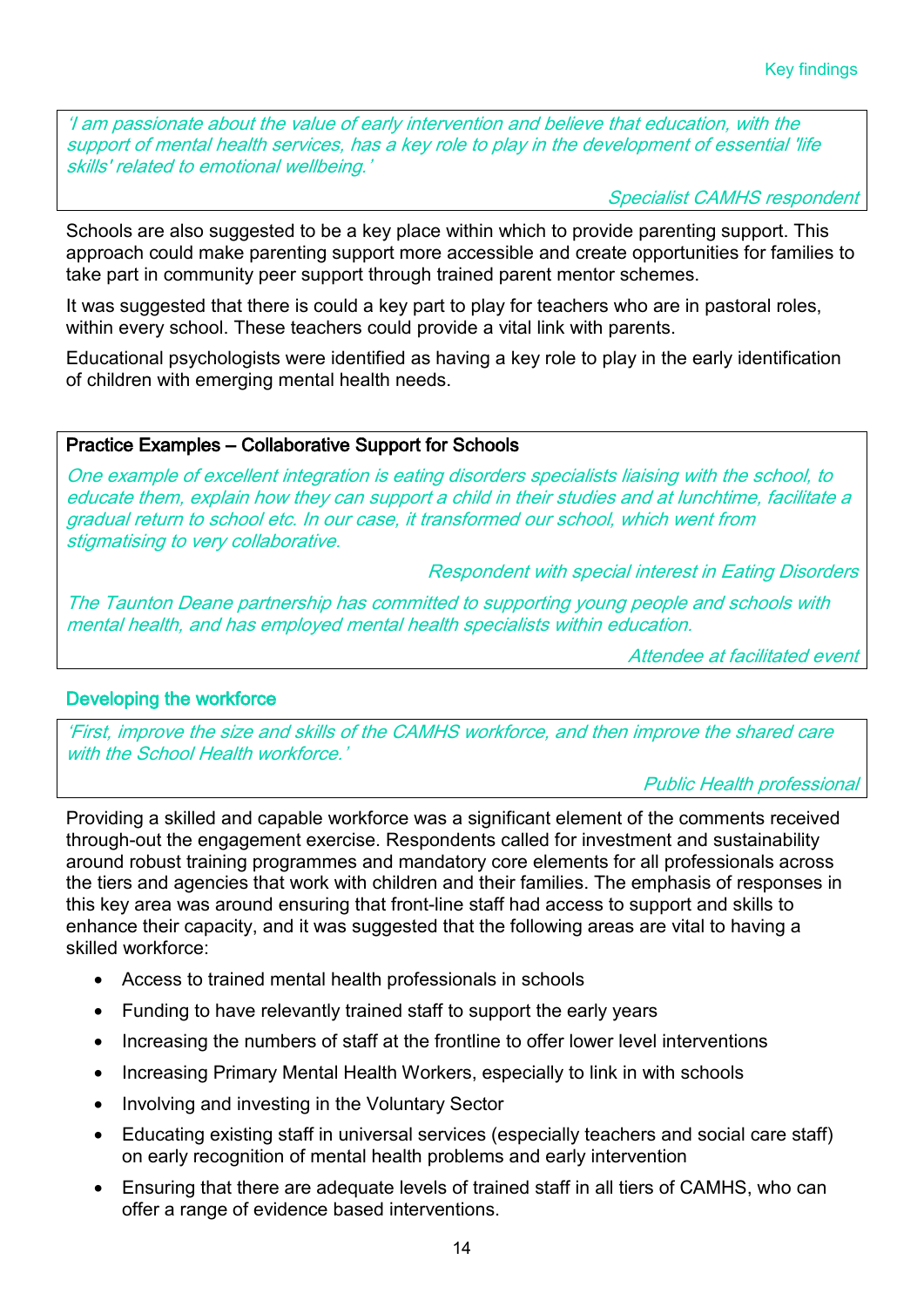- Development and delivery of cross-agency, multi-disciplinary modules as part of a rolling programme of training, to focus on:
	- o Attachment
	- o Recognition and preliminary assessment of mental health problems
	- o CBT skills
	- o Helping the workforce to commit to making use of initiatives like MindEd
	- o Specific training around the mental health needs of vulnerable children

This comment sums up suggestions about learning together and ensuring a standardised approach to training:

'[We need] cross-disciplinary modules - preferably delivered in a multi-professional arena, but at least ensuring that in all pre-registration or pre-qualification courses for the Children's Workforce, the same curriculum is covered - attachment theory being a fundamental component.'

Specialist CAMHS respondent

#### An early start for mental health- joining up adult and children's services

Respondents highlighted that it is important to start as early as possible, preferably antenatally or at birth. An early relationship with parents and support through the early days could have significant impact on both parent's and children's mental well-being.

It was suggested that there should also be a focus on perinatal and postnatal support for parents, especially those with mental health problems, and through Infant Mental Health interventions.

'Many services for adults are crisis led services and don't address the needs of babies and children. Perinatal services are a good example of this - relating to recent news report of mentally unwell mother whose baby tragically died as well as the mother, this could have been possibly prevented with dual assessments and collaboration between baby and adult experts.'

Child and Adolescent Psychotherapist

Some GPs, in particular, emphasised the need to recognise and support parents with postnatal depression, especially in terms of nurturing children's mental health and well-being in the early years:

'…Greater recognition and support of post-natal depression, by the NHS and society, and greater support with childcare so men and women can support their families, keep active and interested themselves.'

GP respondent

#### Working with young children – parenting support

It was suggested that work with young children should be carried out through nurseries and Health Visitors. It should focus particularly around positive parenting and resilience building. In addition, Adult Mental Health Services should address parenting issues and empower communities to seek help, when needed.

Outreach work from nurseries and schools could help where early issues are identified, including offering multi-agency support for struggling families. Children's Centres should provide access to Infant Mental Health and parenting specialists.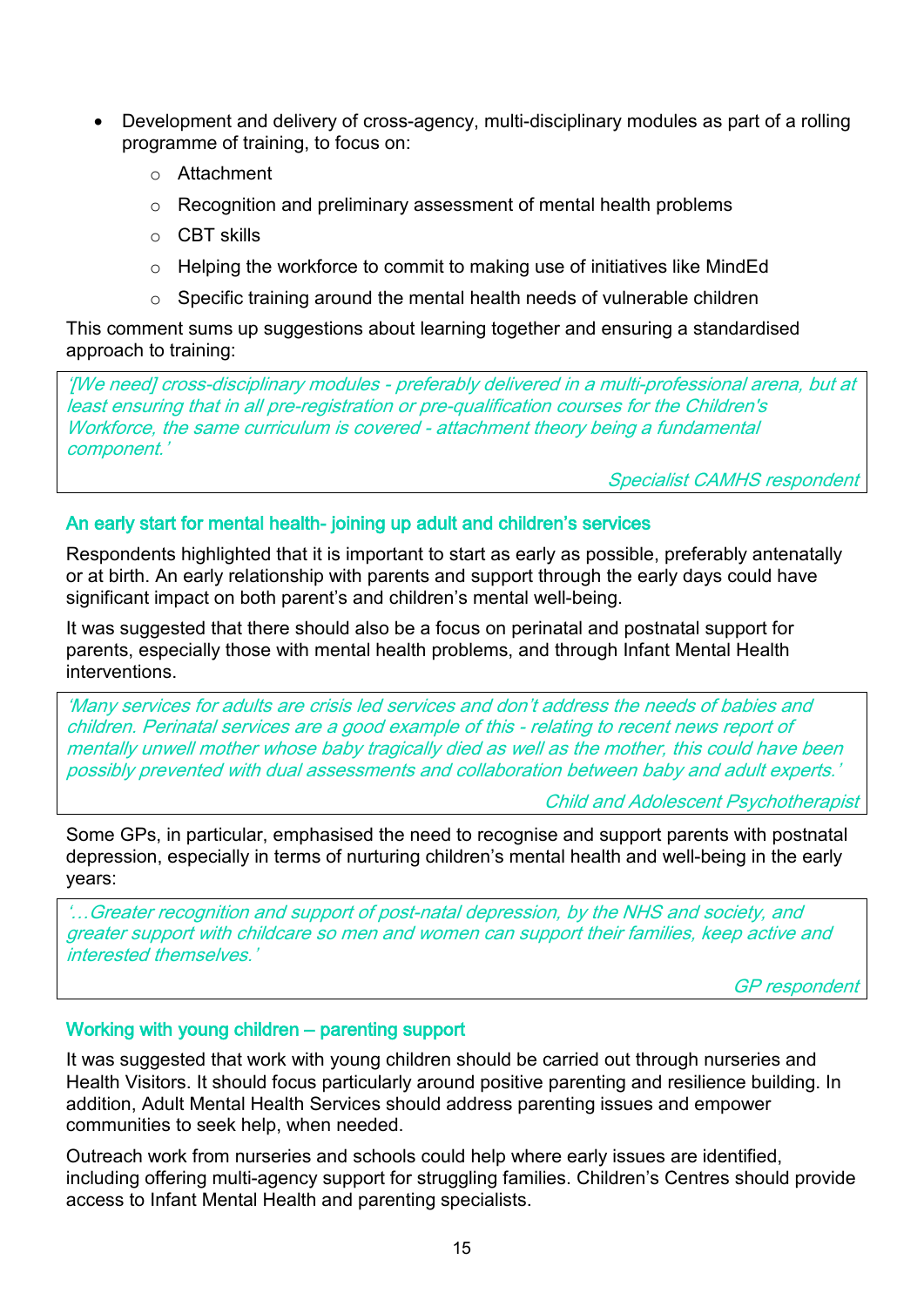Investment in robust, evidence based parenting interventions should be targeted at families who have a higher chance of developing mental health problems due to their circumstances or vulnerabilities:

'Offering individual counselling to the parent, family therapy to the parent and child plus providing training to develop parents' understanding of the problems seem to contribute to efforts to reduce the mental health issues, creating hope for the young generation.'

Secondary school counsellor

Again schools were suggested to be a potential hub for the provision of parenting support, with parenting classes provided on a rolling programme being seen as a way to prevent crisis and bring communities together.

#### Easier access to streamlined referral systems and pro-active mental health support in the community

Respondents felt that easier access to mental health support should be available in schools and community centres. More streamlined, direct referral systems, including through self-referral, would make it easier for children and young people to access help when they need it. The development of a Single Point of Referral and self-referral clinics could reduce the amount of times children and young people fall through the net or have to wait for help. However, it was also suggested that primary care and early intervention services need to be better resourced, with increased staff capacity and skills. The provision of counselling services as a first line of support were felt to be a key aspect of provision:

'Investment in counselling services that are easy to access, in schools, VCS or youth organisations – they are an important part of the pathway.'

Attendee at facilitated event

Making use of alternative approaches to face-to-face support could increase access to services, i.e. communication and support via the internet, apps or by text messaging.

It was also suggested that there is a crucial role for GPs in recognising and acting on mental health needs in children and young people, and that this required support and training.

A greater investment in a Primary Mental Health workforce that is available in accessible places would help to maintain better links between health and other agencies. This would also reduce the gap between services and build capacity in frontline professionals.

#### Practice Example – Easier access and support in the community

Bristol CAMHS is embedded in wider networks of agencies and charities to signpost and establish comprehensive support structures that include education, vocational support, counselling services, youth projects…Wellbeing and mental health is not the same as mental illness, but recovery is about supporting a child/young person to have experiences that further their self-confidence, self-worth, agency and motivation.

#### Transparent referral criteria and service thresholds

A greater clarity and standardisation of referral criterial and service thresholds was called for. The present systems are said to be variable and hard to understand for both professionals and families alike. Current specialist CAMHS thresholds are reported to be so high that it feels difficult to get children and young people seen when they need support;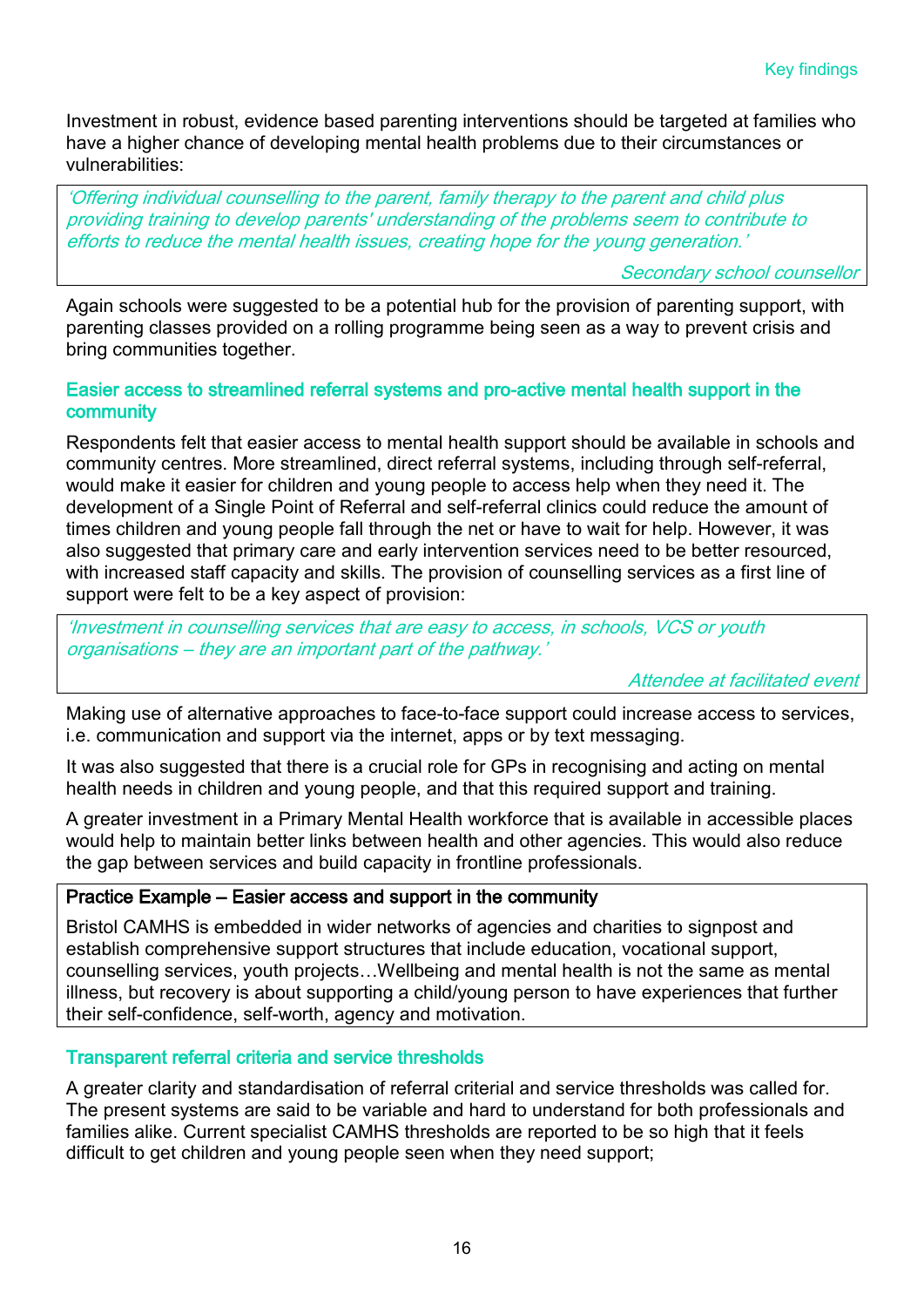'Easier access - currently too many children do not reach the thresholds for intervention or there simply aren't services. Hard to know sometimes how to access appropriate intervention. Children get refused because they have other medical issues.'

Paediatrician

#### Immediate access to support and a prompt response for children and young people in crisis

Respondents were clear that support in a crisis should be available in A&E though specific mental health services that are based within them, or on a 24 hour basis in CAMHS through a specific crisis team. Access to dedicated mental health support is also needed in Paediatric wards. However, there was concern that currently there is not enough capacity in the workforce to provide this, and that it also needed to be a shared responsibility with adult crisis teams:

'Again there is a need for funding to increase capacity of CAMHS teams to offer 24/7 crisis support. This could mean either an increase in the resource, or training within adult crisis teams…'

Specialist CAMHS respondent

It was suggested that clear protocols should be developed to avoid unnecessary delays in A&E, and disagreements between paediatrics, children's mental health services and adult mental health provision.

'Mental health workers experienced in child and adolescent care should be available in A&E. Move towards round the clock care rather than 9-5 (meaning out of hours care is difficult to access). Training of A&E staff in awareness of mental health and clear information on how to find care in emergencies - rather than via police or A&E.'

Community Health - Advisor

#### Tier 3 plus and Tier 4 outreach – alternatives to hospital admissions

Respondents felt that Tier 3 plus and Tier 4 outreach models should be developed to assist clear pathways back to the community and to support recovery, also reducing the need for admissions, or reducing length of stay in hospital beds. This approach should be systemic, working with the whole family.

It was suggested that this may not involve increased investment, but rather rethinking of current approaches, and perhaps retraining professionals to focus on recovery based, rather than symptom based models.

Alternatives to hospital admission, such as jointly funded (health and social care) crisis or 'crash beds' for short term use, could provide support to families and provide a safe space for young people:

'Develop alternatives to hospital admissions- I suggest jointly (health and social care) funded crisis/ 'crash' beds for short term use for young people, to support families and to provide some safe space and support for young people.'

Specialist CAMHS Service manager

These services should ideally be linked into the mental health services that young people are familiar with, but must be developed to reflect a homely environment rather than an institution. Some respondents suggested they were currently referred to as 'containment units';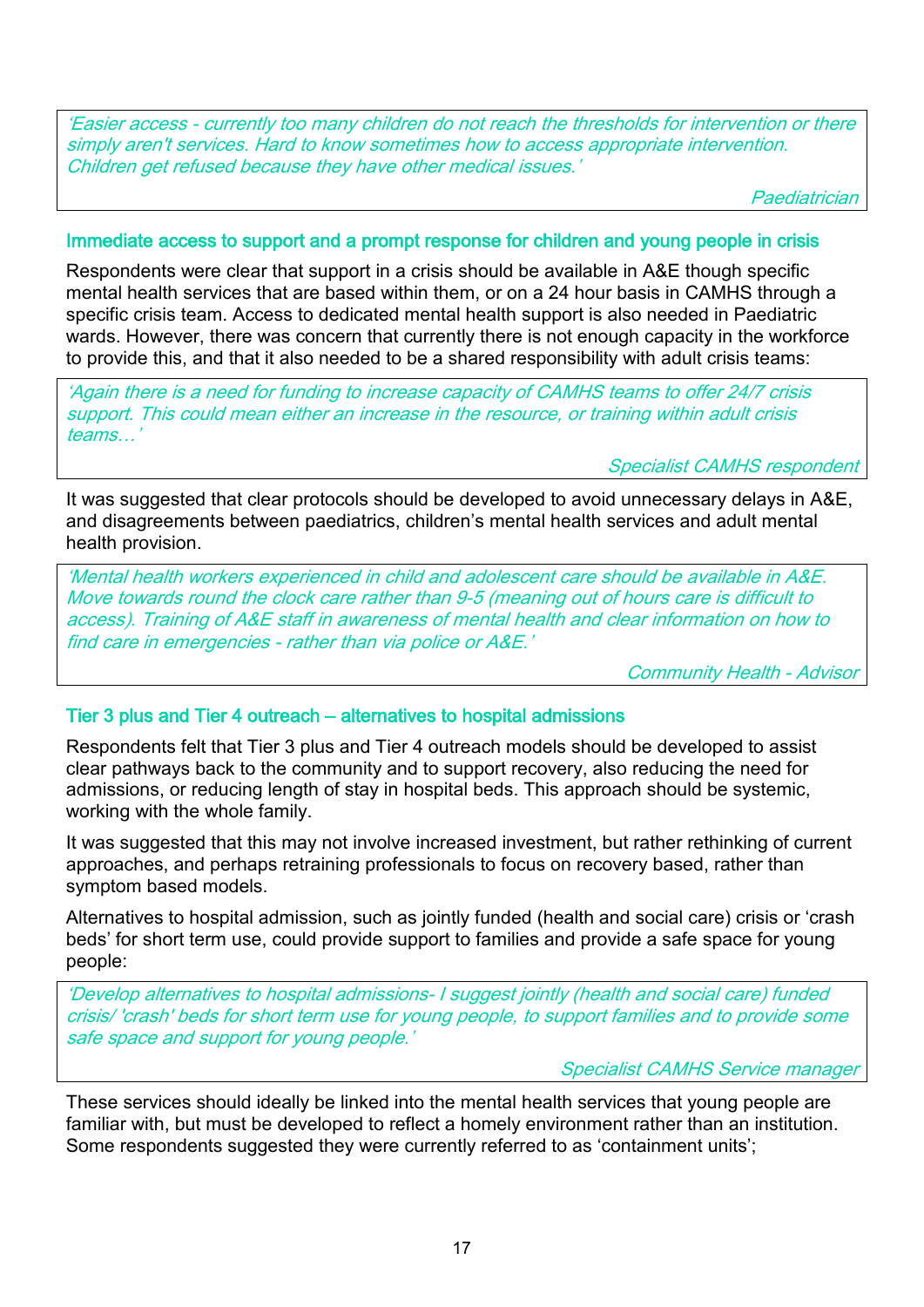'Paying attention to the environment, to make it as homely as possible and to minimise the clinical nature of the setting; get young people involved to create the kind of environment they would be comfortable in.<sup>1</sup>

Local Authority respondent

Crisis units should also offer support to parents/carers and the family to enable them to remain around the child or young person while they attend the service.

Rapid admission and locally available in-patient beds (Tier 4)

'A rapid response to admission with assessments being carried out by clinicians who are CAMHS trained, have access to supervision from a CAMHS clinician or advice from a CAMHS consultant and can help diffuse tension and calm the family situation.'

Health – Acute Hospital professional

Respondents suggested that the process of identifying inpatient beds can be slow and centralising the process might help with this. They also felt there was a need to ensure that there are beds available locally, and that they were supported by trained specialist staff. They also emphasised that children and young people should not be moved to care settings away from their families and friends:

'If admission to a specialist mental health bed is required, the process for finding and accessing this is slow and unwieldy. It would help to have a centralised bed manager who you phone to ask where has vacancies, rather than individual clinicians having to telephone every unit on the list to find somewhere before applying for funding for that unit.'

Health- Acute Hospital Professional

It may help to have family accommodation when young people are away from home, so that the family may be present during times of crisis.

'Making sure there are enough beds locally so that young people don't have to go out of area and lose support from family and friends that may have trouble travelling.'

Voluntary sector - Counsellor

# Findings related to Data and Standards

This key area asked respondents to consider practical steps to improve the processes of data collection and to improving information sharing between professionals and across organisational boundaries.

Respondents highlighted that data collection requirements are overwhelming and the collection of data can be time consuming, often with no read-across to its purpose or how it might feed into clinical or therapeutic work and making improvements to this. Professionals felt that the data they collected needed to offer value to their work:

'Not only is the collection of data a time burden but currently professionals do not receive anything back from it. If they are spending time inputting data they need to be able to see it and track clients' data, so it can have an impact on their practice. Inputting into a system and never seeing the data has no benefit to the clinician and makes the time burden even more frustrating.'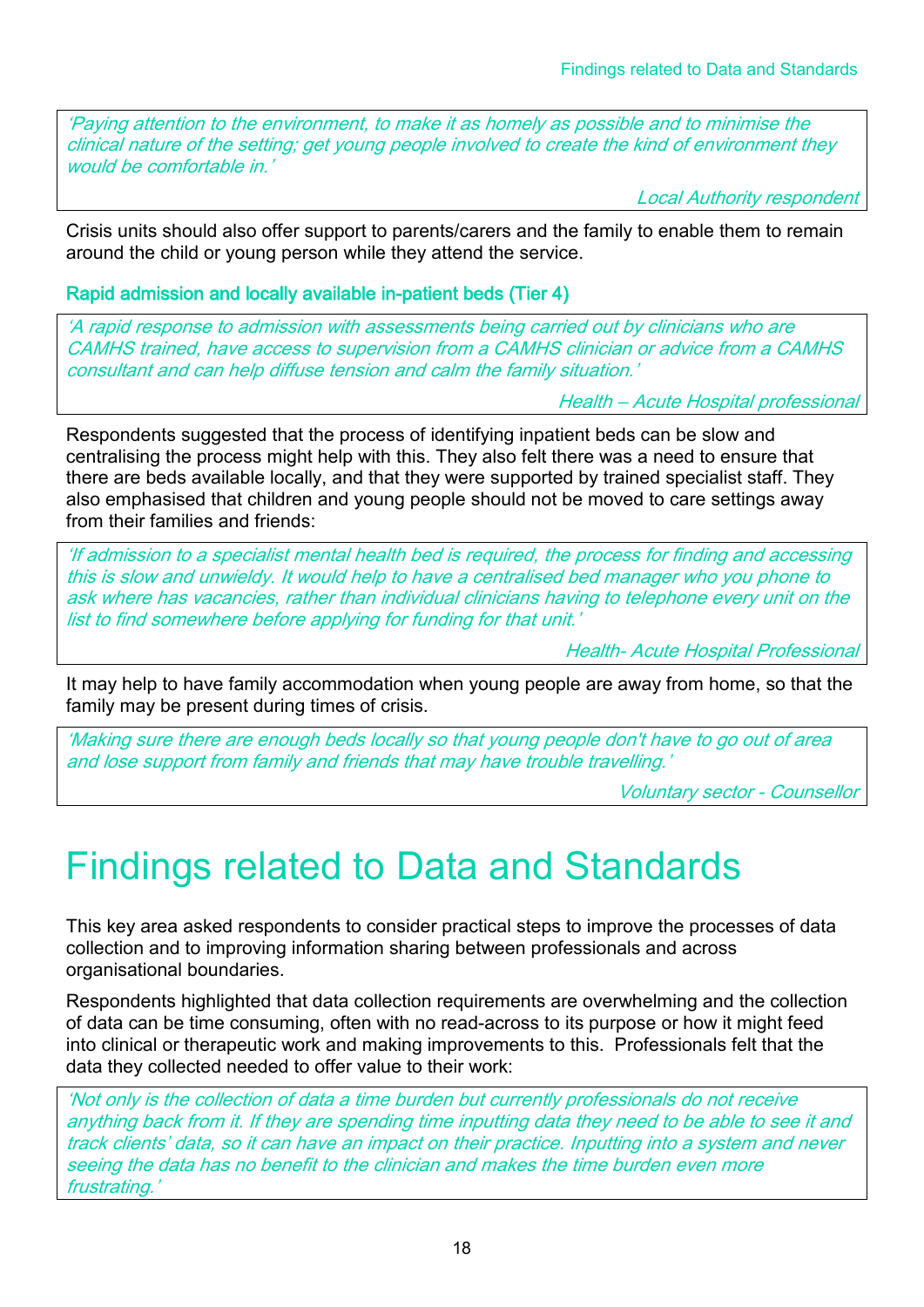Voluntary Sector – Participation Worker

Good practice examples and solutions to help improve information sharing were distinct in their absence from the data, indicating the need for further exploration of how a co-ordinated approach could be achieved. Currently a lot rests with individual professional's ability to share information and co-ordinate care.

It was suggested that if information sharing cannot be supported nationally, then local commissioners and providers must appreciate the importance of sharing data between agencies – not just between the NHS and social care, but also including education. One respondent highlight the complexities of data sharing, calling for support at a national level:

'Data sharing is more difficult to achieve across partnerships e.g. health and local authority. The issue of consent is difficult. This must be resolved at national level as it is not only time consuming, but difficult for children and families to keep repeating their stories.'

GP respondent

The following themes, focusing on potential data solutions, have emerged in this section.

#### Investment in IT systems that work – CAMHS specific databases

Many current systems are not effective in collecting the data sets that are required to support service transformation, nor do they provide effective outcome monitoring. Ultimately they do not help children and families to see progress around their mental health:

'Invest in IT systems which work and provide the appropriate funding to implement them. Services need automated systems which work through tablets - where all software and hardware can work together, instead of having to do double entry or develop systems like the shard. You need integrated and accessible systems.'

Participation Worker

Many respondents outlined that the systems currently being used were not effective and often based on adult mental health models. A simple system that understands and reflects the nature of CAMHS work and reduces time spent on administration has been called for:

'I have been trained on over 5 new computer systems […] brought in to capture data for CAMHS […] None of them has been proven to be effective, many are based on adult mental health and do not transfer to CAMHS well and we spend long periods updating the system so the correct tick boxes are picked up by the reports run to gather our data for commissioners, despite the fact it continues to be incorrect even when we have done what is required.'

Specialist CAMHS respondent

#### Standardise the data to be collected

Many respondents suggested that a nationally led, standardised approach to data collection could offer a solution. This would allow for benchmarking and sharing of databases across agencies, and also would inform national information about need, service provision and cost of services.

'Standardise and reduce paperwork so that we do not have to complete several sets of forms for one child for different agencies.'

Primary School – Special Education Needs Co-ordinator

Develop clinical and user friendly records and data collection methods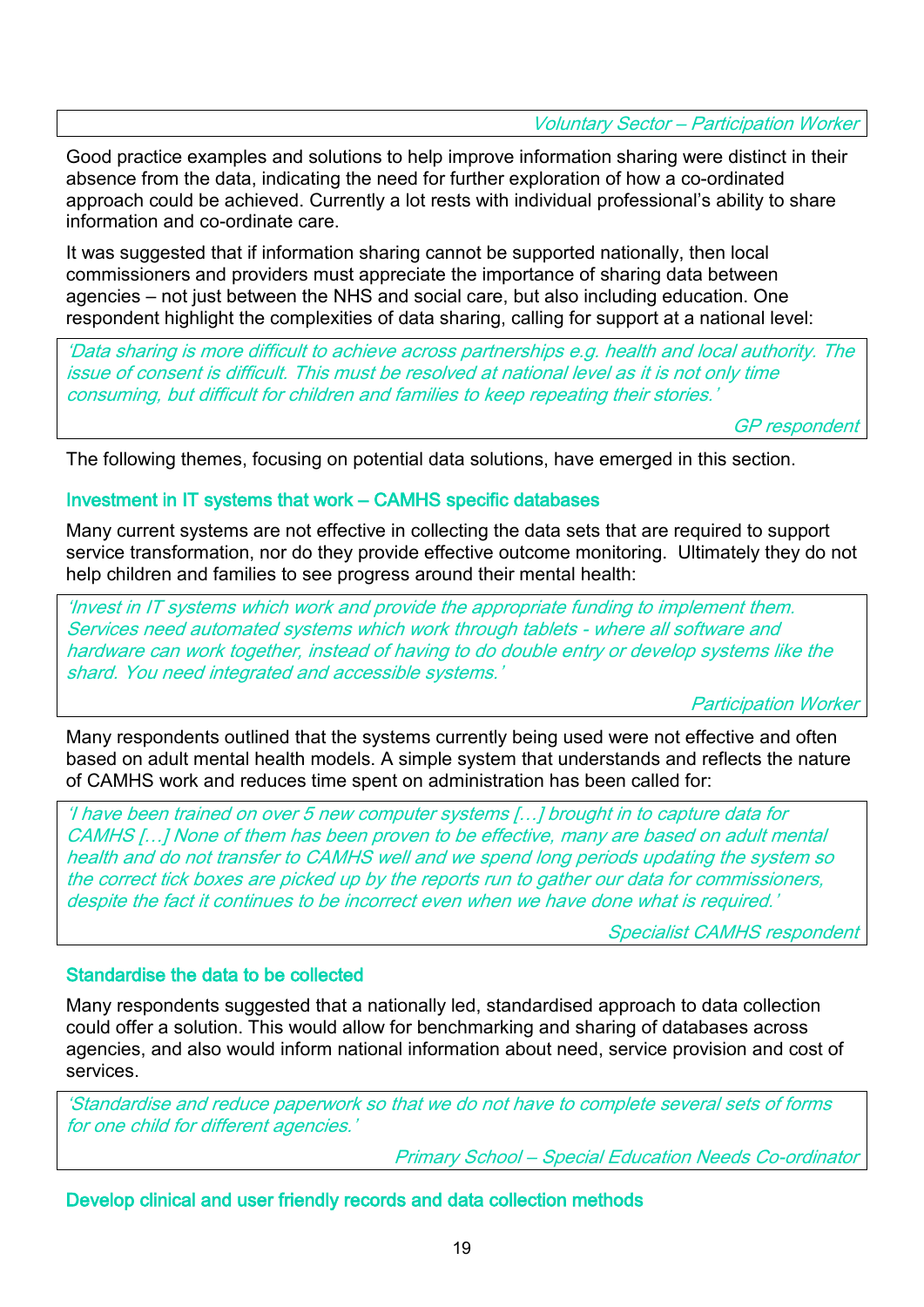It was suggested that electronic records should be developed that are clinician and user friendly, as well as performance and team friendly. This will also help to integrate data collection into clinical or therapeutic work.

'Having a fabulous IT/ electronic patient record which is both clinician/ user friendly and information/ performance team friendly!! No double inputting to a range of programmes, clarity about what to record when and how.

Voluntary Sector – Manager

#### Increase professionals' knowledge and understanding of data

Respondents suggested that making data collection meaningful and having a standardised format for required information would support their work. This should include clarity about what to record and when, and how data supports needs analysis and outcomes measurement, as well as performance management.

Increasing professionals' skills around data interpretation would also enable them to make sense of the data collected within the clinical setting and to support improvement of the service.

#### Collaborative practice across agencies

The most effective examples of collaborative information sharing were cited as the Team around the Child (TAC) and Common Assessment Framework (CAF) models. It was felt that these approaches should be considered when modelling an information sharing framework for CAMHS. This and the co-location of services would go a long way to strengthening of integrated approaches to supporting children and young people:

'Co-location or use of shared venues to work can help with building relationships and improve the service to young people because different agencies are working together.'

Local Authority - Offender Management Professional

#### Develop shared databases across agencies

Electronic Information and Record sharing between services and agencies was suggested to be an effective approach to communication.

Information could be stored on a protected Cloud-based site to ensure productive information sharing between agencies. Information sharing and communication protocols should be developed to enable this:

'Some LAs are looking at 'clouds' or databases where education, health and social care can 'talk' to each other.'

Educational Psychology respondent

It was also recommended that Schools should be kept in the feedback loop to ensure that they can support on-going recovery.

#### Practice Example – Shared databases

'It's very helpful to see all the entries from other health professionals on our clinical systems. This has extended to my local substance misuse workers too.

We also have a LA community support worker who has a contract with a health trust so can look at and add to, our records too-this is really helpful […]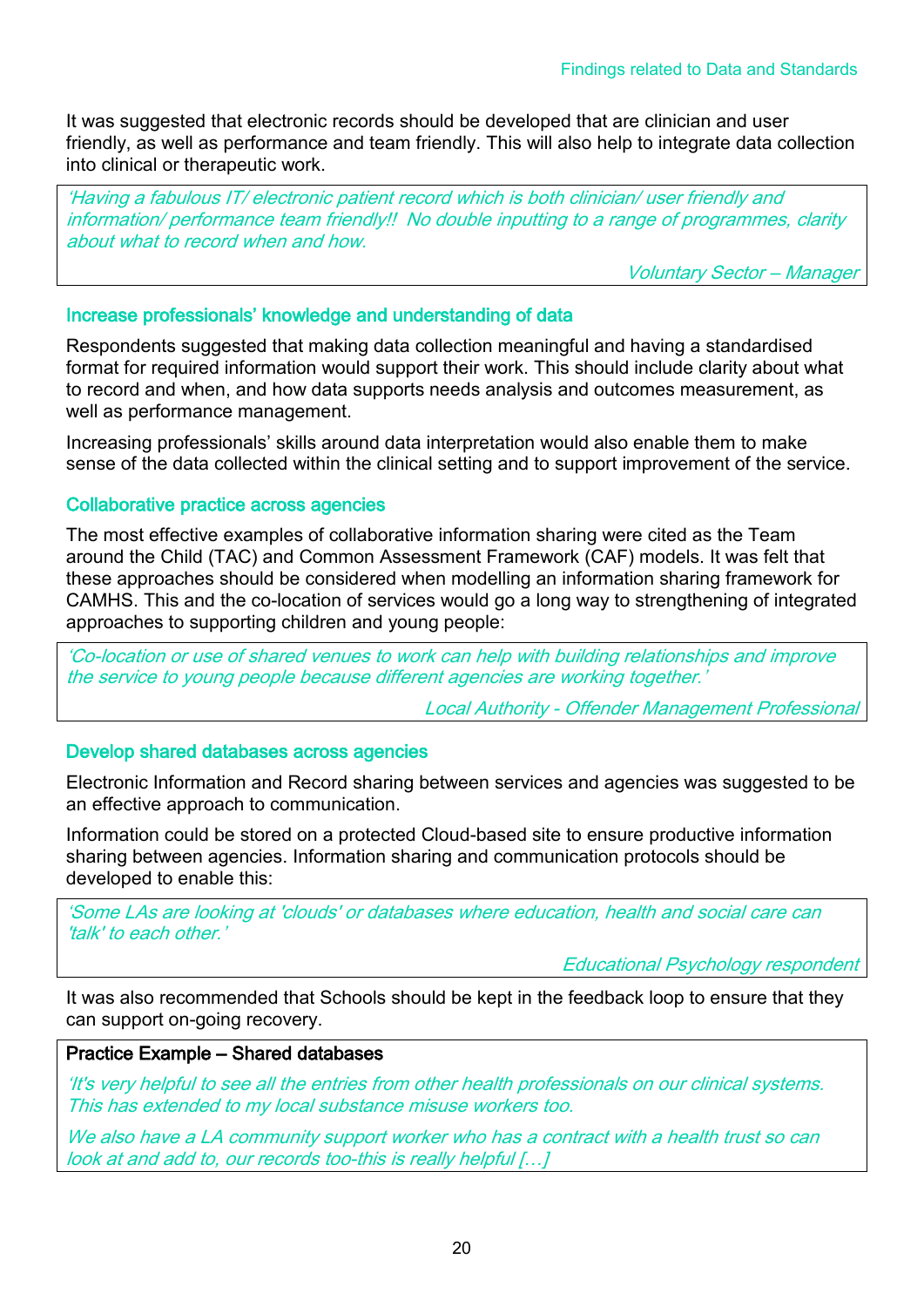The information the police gave was invaluable in building a picture of my patients' problems and I was able to explain that there were genuine health issues so that a more supportive approach was taken in managing a complex situation.'

GP Respondent

#### Make use of technology

Making use of technology featured highly amongst responses to this key area. Technology should enable rapid download and upload of information. Data should be accessible via tablets and smart phones, including the use of hand-held devices in the therapeutic setting, with children and young people. Paper forms are suggested to take too long and are not user friendly. One respondent sums up the issues related to traditional forms of data collection:

'…I think this needs to be looked at as a priority as I feel paperwork takes up far too much time, and unnecessarily reduces clinical capacity. I think there are two steps 1) reducing the amount of information we need to collect 2) making it easier to record information more quickly (e.g. improving software and technology to record data on the move).'

Specialist CAMHS respondent

It was also suggested that technology should also be made available in waiting areas for children and young people to complete satisfaction surveys or initial assessments. This would enable them to have more of a say about how their services work and develop.

#### Increase the amount of administration support

Administration support is suggested to be greatly under capacity, and needs to be invested in to reduce the burden on professionals' time.

### Findings related to having a Co-ordinated System

This key area of the engagement exercise focused on commissioning, transition, shared outcomes and integrated services. There was a general consensus amongst respondents that CAMHS continues to be 'the Cinderella of Cinderella Services'. It was suggested that there has been a huge impact from the cuts in funding, as well as from funding and initiatives that are short-term or not mainstreamed. CAMHS has continued to fall behind as a priority, and is a long way off having a parity of esteem with physical health services and also adult mental health.

Integration, shared information, and shared outcomes for children and young people's mental health are impacted upon by organisations working in silos, but could be improved by participation of children, young people and their families in the design of services; clear and joint protocols; mandated funding and outcomes, and by reducing the current competitive landscape for providing services.

Professionals have called for a whole system approach to commissioning, with strong local leadership and the involvement of children and their families in the review, re-design and transformation of their services.

The key themes emerging in this key area are as follows.

#### Mainstreaming and ring-fencing funding for CAMHS

By far the largest occurring theme, professionals have called for funding for children's and young people's mental health to be allocated centrally, and for CCGs or Health and Well-being Boards to be to be accountable for the way that money is spent. There was particular concern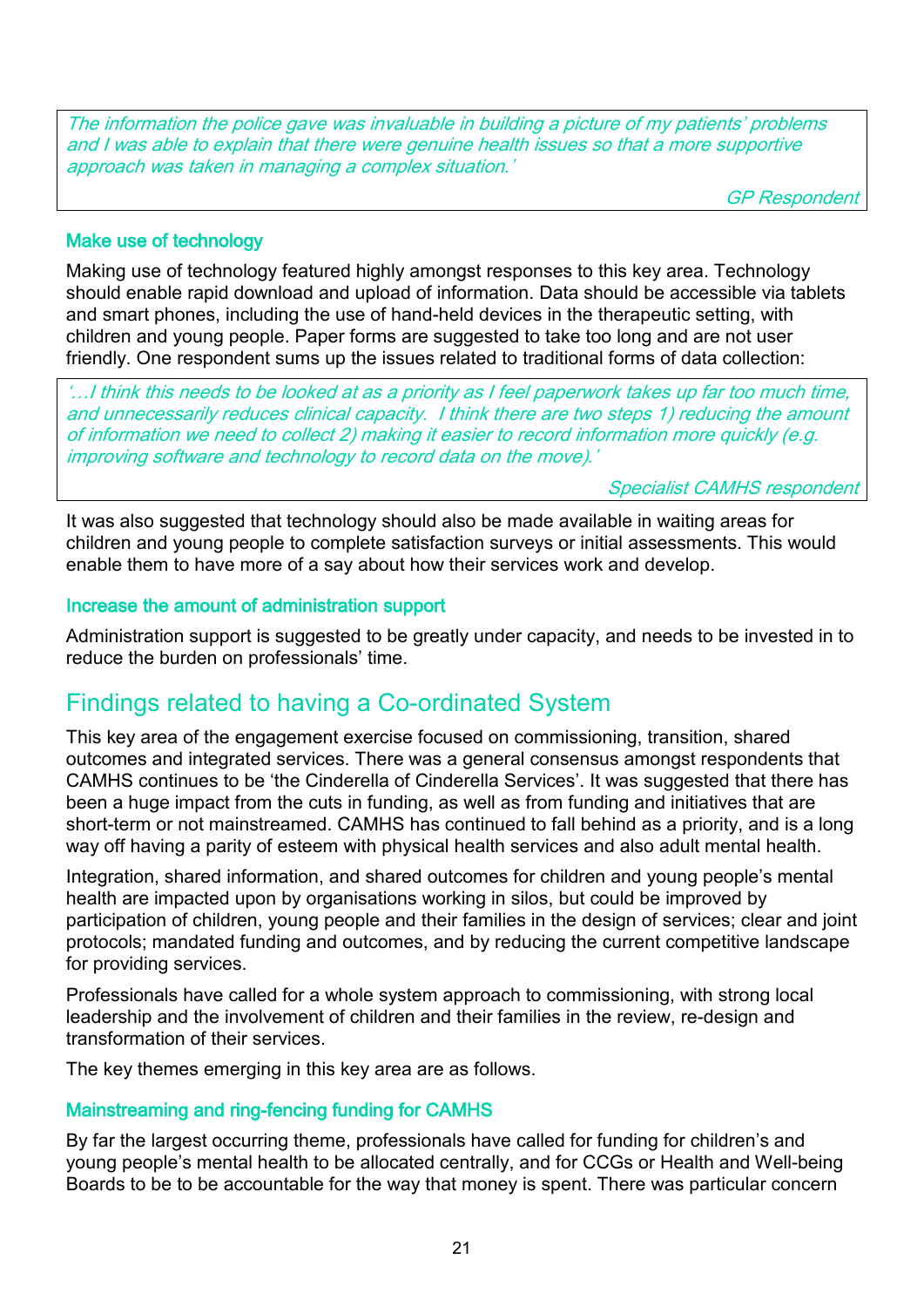about how the money allocated to providers was being spent, and that it was often diverted to other services that have no input into CAMHS or part of a block contract with other services.

'There has to be joined up budgets between adult and children services, which enables Children's Services to plan effectively for the children in their care. Ring-fenced budgets with shared commissioning criteria and clear priorities, which state emotional wellbeing of children is everyone's business.'

Adoption Panel Chair

Respondents have called for children's and young people's mental health to be given a higher priority both nationally and locally – they say that it should be as important as physical health. Emotional well-being should be recognised as the pre-condition for good physical health, attainment, participation and citizenship.

An increasing awareness of resources needed is imperative and comparisons between both physical and mental health should be drawn when thinking about this. This should also include an examination of the inequalities between adult mental health and children's funding streams.

The focus on investment should include an offer for the Voluntary and Community Sector (VCS), recognising their contribution to children and young people's mental health.

'Looking at new models of delivery especially, through the VCS, which is significantly more cost effective and can meet need in a variety of ways rather than the "one size fits all" approach of CAMHS.'

Voluntary Sector – Senior Professional

#### Practice Example – Better Services, Equitable funding

The South West Clinical Network Guidelines 'Commissioning better CAMHS in the South West' has built upon a regional mapping and have linked this to investment and joint budgets. [http://www.swscn.org.uk/wp/wp-content/uploads/2014/10/commissioning-better-camhs-final](http://www.swscn.org.uk/wp/wp-content/uploads/2014/10/commissioning-better-camhs-final-draft.pdf)[draft.pdf](http://www.swscn.org.uk/wp/wp-content/uploads/2014/10/commissioning-better-camhs-final-draft.pdf)

Facilitated event attendee

#### Joint commissioning for an integrated service across the tiers

Respondents emphasised that services should be jointly commissioned, consulted upon and redesigned. Commissioning strategies should recognise there are responsibilities for mental health in all agencies. This should include joint commissioning agreements for CAMHS and Adult Mental Health, as well as for vulnerable children.

'Joint commissioning and joint working should be strengthened between health, children's services, schools and educational settings. This will ensure that children and young people's mental health is high on everyone's agenda.'

Facilitated event attendee

The development of pooled or single budgets was suggested as a way to get services to commit to integrating and streamlining provision.

Routinely engaging in longer term planning cycles would assist in demonstrating longer term benefits for the future.

The responsibility for jointly commissioning specialised services for children and young people with specific needs should be developed further, in order to acknowledge the responsibilities of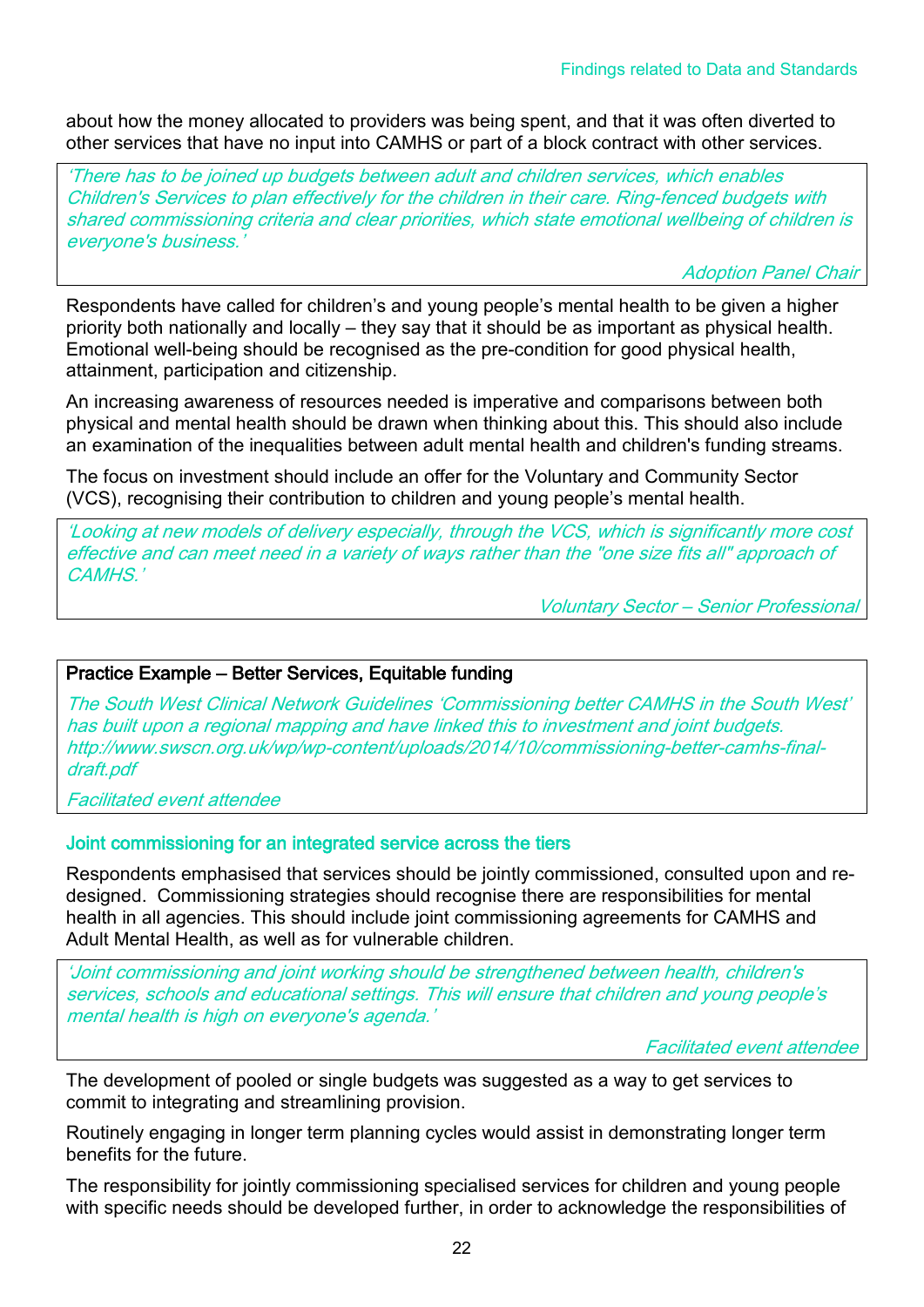all agencies where there are complex and severe needs – for example: children in care, children with learning disabilities and mental health problems, young offenders and those who have faced adversity such as sexual exploitation:

'Serious consideration should be given to joint commissioning arrangements between social care and health for CAMHS services to promote better understanding, better allocation of resource and reduce the futile arguments about - is it social care or mental health- which is really about who will pay and rarely about the needs of the child.'

Specialist CAMHS – Team Manager

#### Better informed commissioners in children and young people's mental health

Developing commissioning expertise and strong leadership of the commissioning process was suggested, with increased Clinical involvement and service provision knowledge, and the development of understanding the benefits of investment:

'The views of clinicians to be heard loud and clear, not a manager's interpretation of what is going on. At times, the commissioners are asking for unrealistic targets, when there is not enough workforce or not enough EBP training being offered to clinicians.'

Specialist CAMHS respondent

#### Children, young people and parents at the heart of commissioning and designing their services

'Children and young people have no voice. They are rarely involved in decision making. The focus of health policy, strategy and conversation is almost wholly on the health needs of adults and communities. Children and young people do not figure in the system.'

Health - Commissioner

Respondents have advocated that children and families' participation should be a fundamental element for the commissioning and design of services and is key to ensuring that services are right for them.

Participation features highly across the whole data set, with respondents supporting the requirement for the child/young person and their parents to be at the centre of the commissioning process and decision-making about their services.

#### National development of standards and performance indicators

Respondents suggested the need for development of standards and a minimum set of performance indicators, as well as exemplar service specifications and service level agreements, on a national basis.

'…A mandatory service specification – with clear budgetary guidance – from DoH.'

Specialist CAMHS respondent

There was also a call for a set of clear targets and a review of outcomes and experience data – in order for services to provide evidence that they have effected change.

#### Local commissioning governance and accountability

It was suggested that Children's services commissioners and Health and Well-being Boards should take a lead on ensuring that all partners come together to develop joint strategies, discuss service provision, gaps and emerging priorities for children's mental health. They should also provide governance around the effectiveness of services being provided: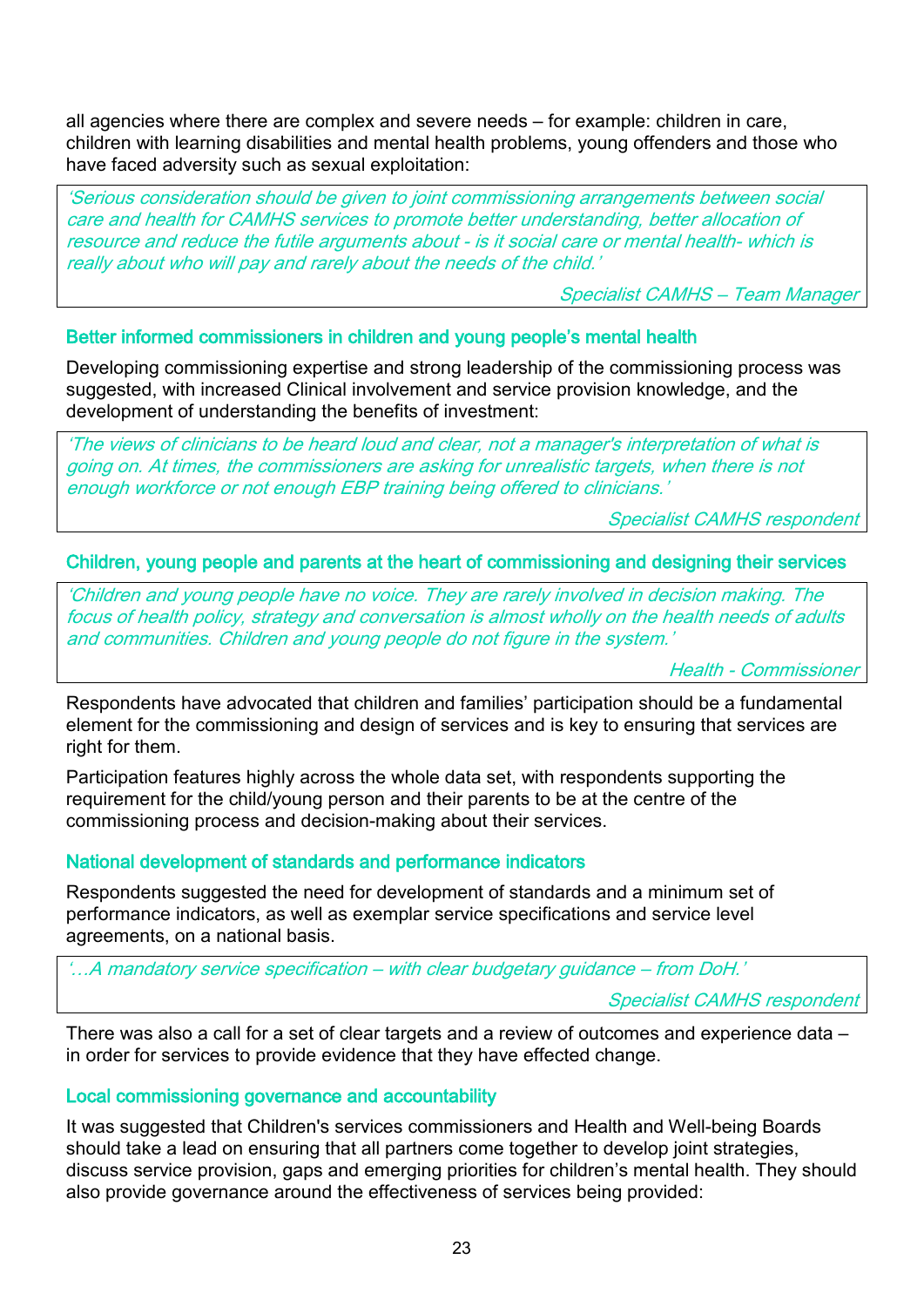'It should be mandatory for Health & Wellbeing Boards to include children's Mental Health as a priority within their Joint Health & Wellbeing Strategies, as very few do so in line with adult priorities.'

Policing and Justice professional

#### Investment in the early years – recognising the evidence base

Many respondents highlighted the need to recognise the evidence base and benefits of commissioning for early intervention, for both younger children and earlier in the emergence of mental health problems.

A cost-benefit analysis of early intervention is needed to provide firm evidence to inform commissioners and also service providers about delivery models.

'[There is] Clear evidence about the cost of long term inpatient care (emotionally as well as financially) and how this could in some/many cases be much reduced if young people and families had more skill in managing emotional distress and had quick access to appropriate services, e.g. early intervention in psychosis family services etc.

#### Commissioning for equitable early years provision across Universal Services

As with the earlier theme on Prevention and Access, respondents have called for commissioning of equitable provision for early years within universal services that extends across boundaries. This should include parenting support for behavioural problems in early childhood, which could be delivered through Health Visitors or in Children's Centres.

'I do not think that the agendas for different agencies working with children are equivalent and yet the commissioning arrangements are often based on the assumption that there is a shared agreement about this area. Social care, for example, will prioritise different issues to the mental health needs of children, when looking into cutting costs, which everyone working with children and young people are having to do in an ongoing way. The cross competition for resources exacerbates this problem.'

Specialist CAMHS respondent

#### Integrating the Tiers

The re-design of Tiers 2 and 3 to become an integrated service was suggested, and felt to be key in providing robust services that are designed to meet needs effectively, therefore removing the gaps between services that currently exist. It was highlighted that the current provision of services through a tiered model caused fragmentation and added complexity to the care pathway that was unnecessary and that also takes the emphasis away from the preventative agenda. Professionals attending the engagement events suggested:

'The tiered system makes things fragmented and too complex, a hierarchical system that funnels things upwards to a specialist end point, whereas most specific support and interventions can be delivered at home.'

Facilitated event attendee

#### Commissioning for transition – services from 0-25 years

Many respondents have highlighted the need for services to be jointly commissioned and delivered that recognise all transition points for children. However, the preference was for services that span the 0-25 age group. This approach should include defining the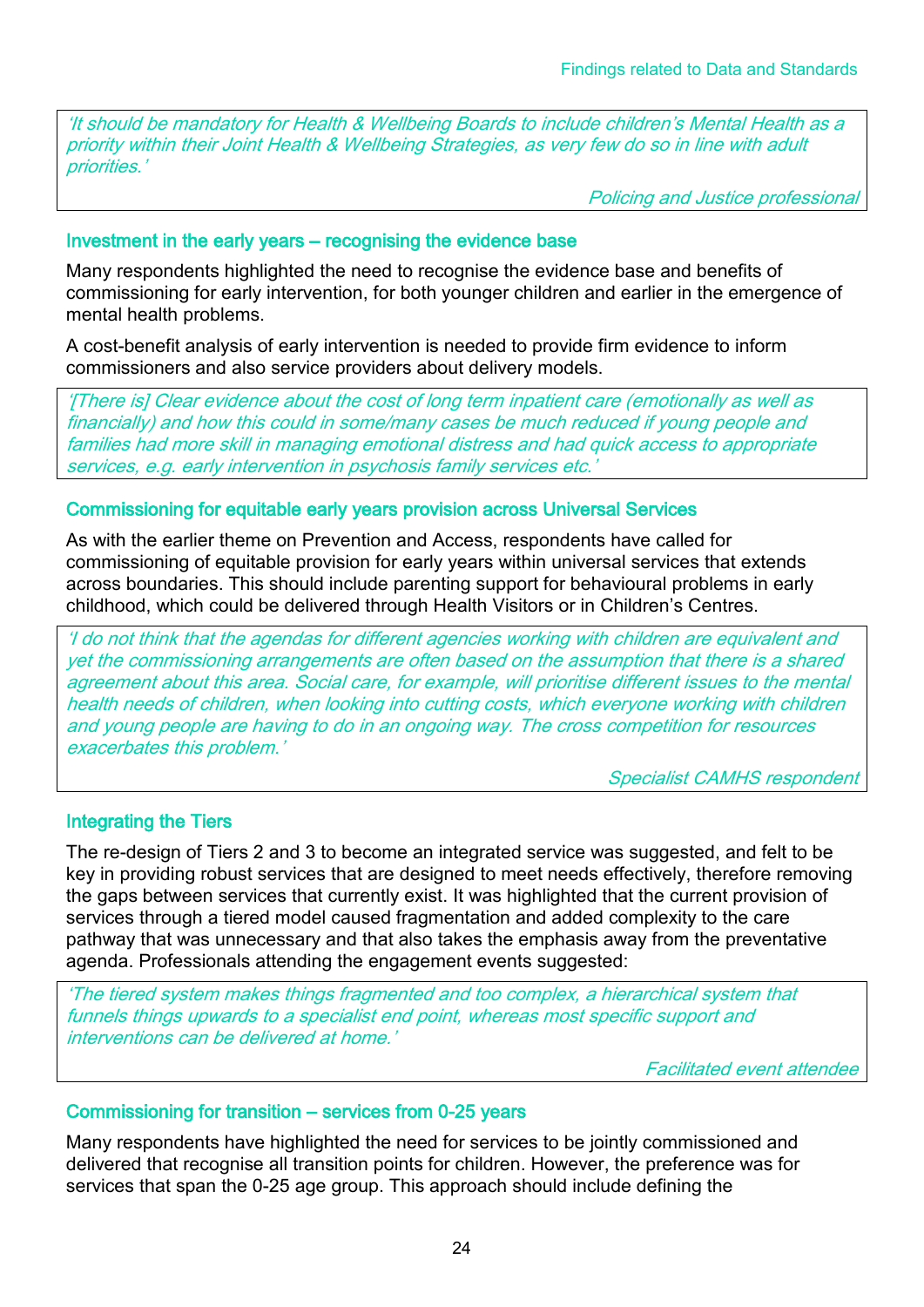responsibilities of Adult Mental Health Services, and an examination and re-alignment of the thresholds of both CAMHS and AMHS.

'Children's mental health services require transition services, ideally 16-25 yrs services that support young people into adulthood. Crisis often happens at the point that CAMHS work ends due to the young person being 18 yrs old and the very different care and support they face in adult services, where threshold criteria and resources are more restricted.

Specialist CAMHS respondent

Engagement with Adult Mental Health Services needs to begin early, with an agreed transition protocol and staff to support the transition process. It was suggested that provision should be made for young people to have a choice about when they transition to adult services

'Health and wellbeing boards must insist that a local transition protocol is applied, and commissioners must commission against service specifications that require the delivery of young-person centred transition services. The clinical and managerial supervision role must not be underestimated as it is a quality check on current practice.'

Health Policy professional

Joint protocols- defining roles and responsibilities

Joint working protocols between agencies that clearly define responsibilities were called for, to improve collaboration, communication and shared responsibility for outcomes around children's mental health.

Named care co-ordinators for each child could help to reduce fragmentation, improve communication and provide more responsive care:

'Support multi agency working with the staffing and funding it needs to function effectively. Have a clear chain of command that manages the smooth running and follow up of interventions, with clear communication between all parties.'

Primary Education – Special needs support

#### Shared learning

Shared learning initiatives and communities of practice, both online and in facilitated networks, would bring people and information together in one place. This would build capacity and collaborative practice in the whole workforce and assist in providing integrated networks of care.

Respondents emphasised the importance of learning from the Children and Young People's Improving Access to Psychological Therapies programme (CYP IAPT) and the benefits it has brought to collaborative learning.

### Findings related to Vulnerable Groups and Inequalities

This key theme received fewer responses than other elements of the survey, with some respondents choosing not to complete the questions. The questions focused on practical steps that could be taken to help particularly vulnerable children to access mental health services. The data included few examples of practice, but overall there was agreement that services for vulnerable groups should be made more visible and less stigmatising. Where possible services should be taken outside of clinical or hospital settings and provided in the community, working with agencies that are familiar with the specific needs of these children.

Respondents recommended that there is an urgent need to normalise mental health, especially for these groups of children and young people. This can be achieved through adequate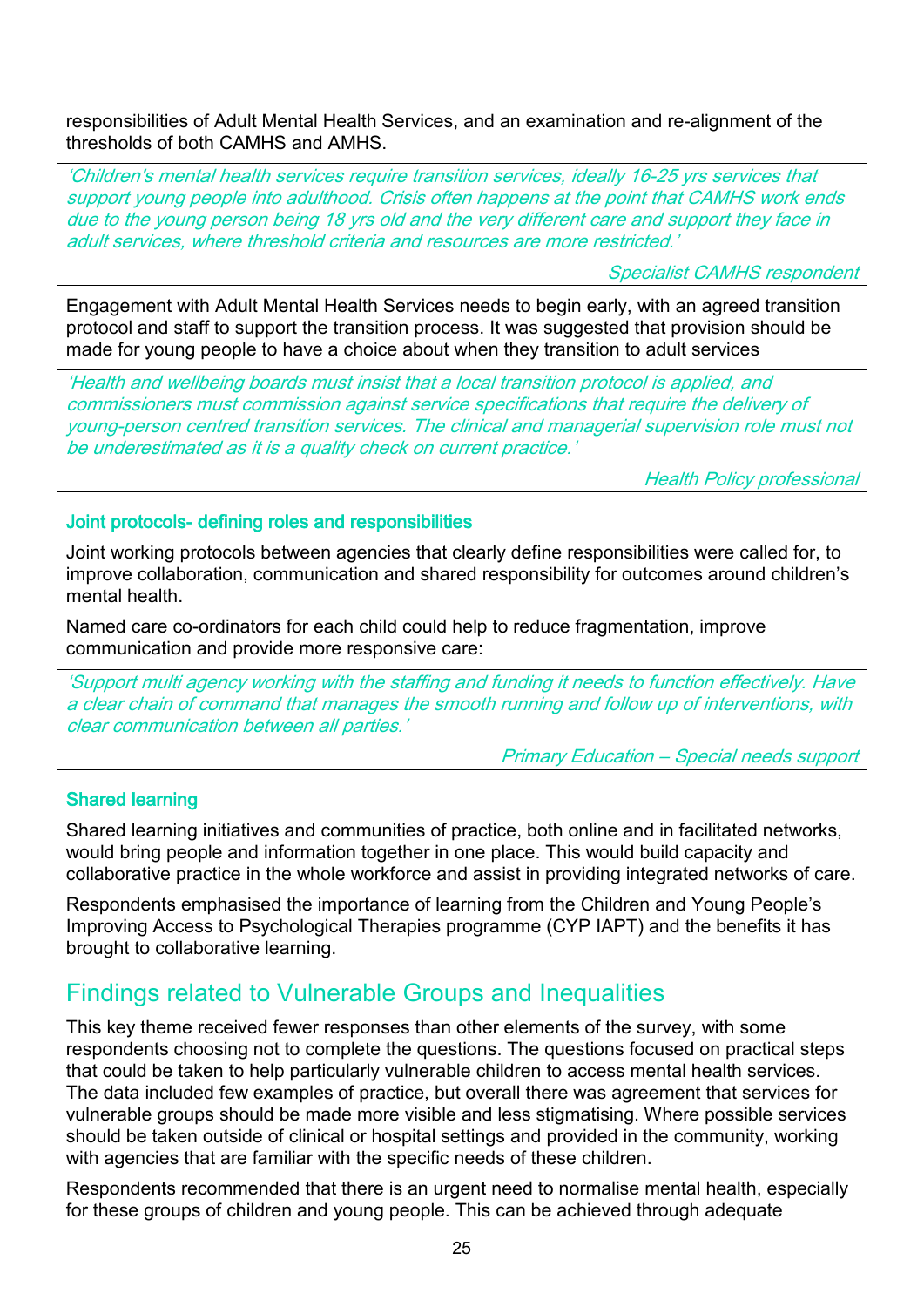provision of mental health support through all sectors – education, health, social care and youth and voluntary services, especially those services that can assist with early identification of mental health problems for vulnerable groups:

'Services to be located in community centres rather than in clinics, more outreach services, better training for practitioners in working with these groups and in particular in managing the challenging behaviours demonstrated by many children and young people with Learning Disability and Autistic Spectrum Disorders.'

Specialist CAMHS Manager

The following themes highlight possible approaches to support children and young people in vulnerable groups.

#### No child should be overlooked

Respondents urged that children who have greater needs in relation to their circumstances should not be overlooked because they do not meet the criteria for CAMHS. Services should be responsive to all children's mental health needs and provide services that can respond at the right time – comments from respondents highlighted the following examples:

- the threshold should be changed for access to services, it often seems like vulnerable children have to 'qualify' to get help.
- children in care are often excluded from a service until they are 'settled in'.
- there is a need for investment in specific resources for adopted children's emotional wellbeing.
- children with learning disabilities do not have their mental health needs provided for in mainstream CAMHS, and they seem to be under-resourced and not skilled to be able to work with them.
- children and young people who are deaf do not receive accessible support there are specific training needs for mainstream practitioners around providing appropriate support for them.
- care pathways are needed for children with complex needs, especially for those who don't fit into a single care pathway.
- frontline staff need to be better trained to recognise difficulties that need intervention, specifically regarding early intervention for children with Autism or Asperger's.
- often on-going support for children with autism/autistic spectrum disorders falls outside of the responsibility of services, there needs to be a joined up protocol of support for them.

Respondents recommend that it is important to undertake some work on defining the mental health needs of specific groups of vulnerable children in more detail, and to develop model care pathways that recognise the complexity of support that may be required.

#### Fast track support and accessibility

It was suggested that waiting times should be reduced for these children and there should be easier and swifter access to the first line of support, through employment of a range of approaches:

'Offering specialist help lines and services that are discrete and strongly promote confidentiality. These services also need to be made as accessible as possible e.g. free phone numbers, counsellors/advisors that can be accessed online or by text etc. As previously stating providing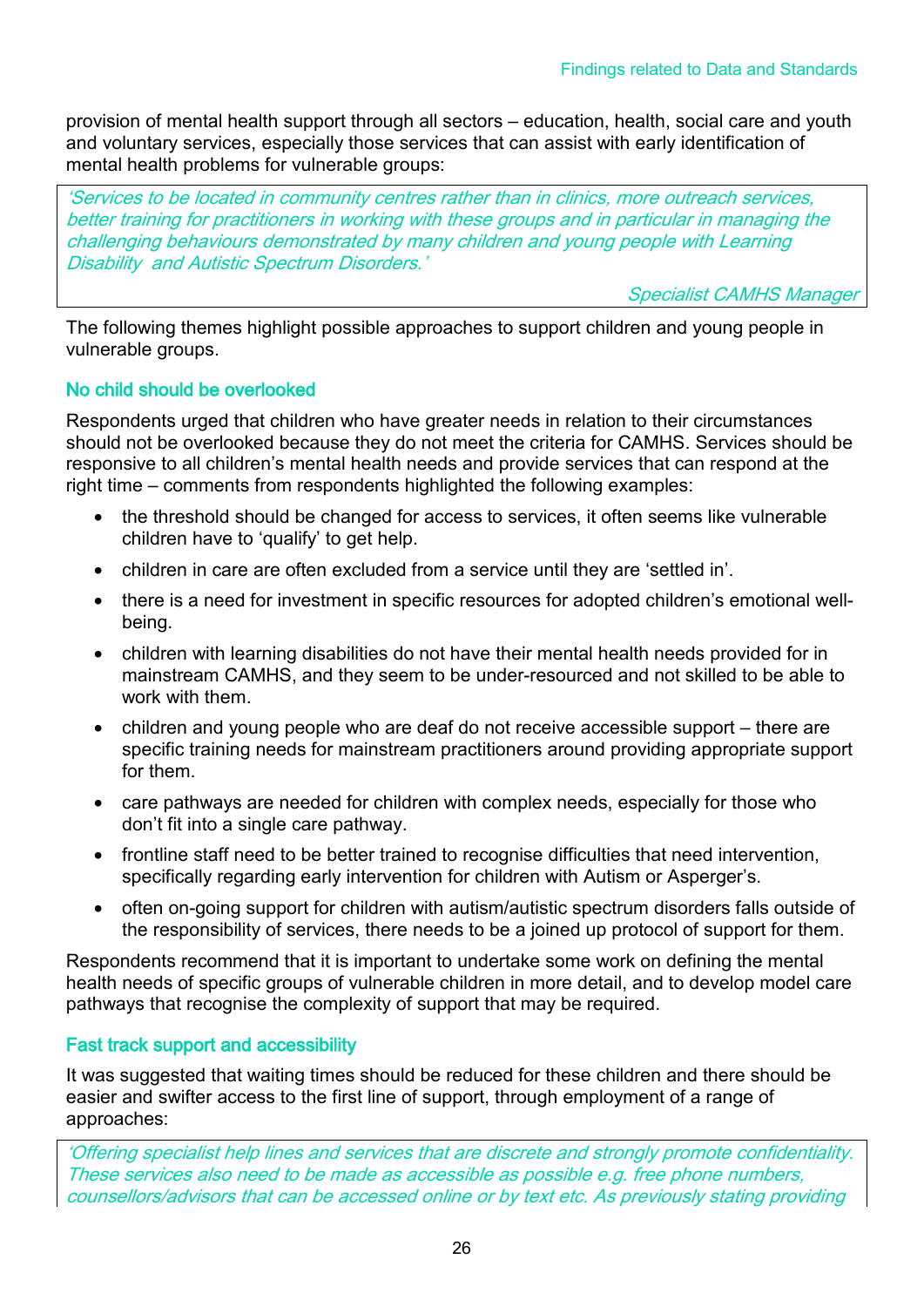nurses, psychologists etc. at places children frequent like schools and ensuring there is a way they can freely access these professionals through drop-in services etc.'

Local Authority – Social Worker

'Lots of these groups of young people won't sit around and wait for their name to reach the top of a waiting list but if they can be connected with the service by someone who they do work with it would make a huge difference.'

Voluntary Sector – Youth Worker

#### Practice Examples – Fast tracking support and accessibility

'At Dudley CAMHS there is a very streamlined service combining CAMHS and their Learning Disability team. They offer a 'whole person' services and the family therefore see them as a seamless group.

In Bedford, the Special Educational Needs and Disability (SEND) model has been adapted to include a needs assessment form that incorporates both child and family needs – this has also been combined with a website.

In Somerset, a Virtual Patient tool around behaviour has helped professionals working with younger children to know what to do.'

Facilitated event attendees

#### Joined-up services, visible in the community, with access to specialist support

Respondents suggest that CAMHS for vulnerable children should be more visible in the community, incorporating a range of interventions within local facilities –youth friendly services where young people are likely to go. They should be delivered by a range of people who are familiar to the young person and who can support engagement and greater flexibility to access services people, i.e. Offer drop-in centres:

'The services have to be there: local, available to drop in, well-staffed. They need to be available alongside other services each group will need or wish to access, part of a whole package, and there needs to be front-line professionals who have a sufficient awareness of mental health issues to know when a referral may be appropriate. Training and support for these groups (substance abuse workers, disability workers, probation, foster carers youth workers, etc.) is essential. If the services are complicated to access, if services users and their carers are unaware of where to find them, then it will be harder for those in need to access them.'

Voluntary and statutory services – Children's Guardians

However, it was recommended that there should be clear pathways for provision that are flexible and responsive to individual needs and include access to more specialist support, when required. This could include outreach models, which could increase engagement. Care could be coordinated by someone that young people trust, and they should continue to have a named point of contact.

#### Practice Example - Looked After Children (LAC)

Looked after children are the focus of our work and are particularly vulnerable because of frequent histories of abuse or neglect, experience of multiple caregivers, dislocation from local community services. [There are] various ways in which our team attempts to address their needs in previous responses i.e. through: having a flexible and accessible service, in part co-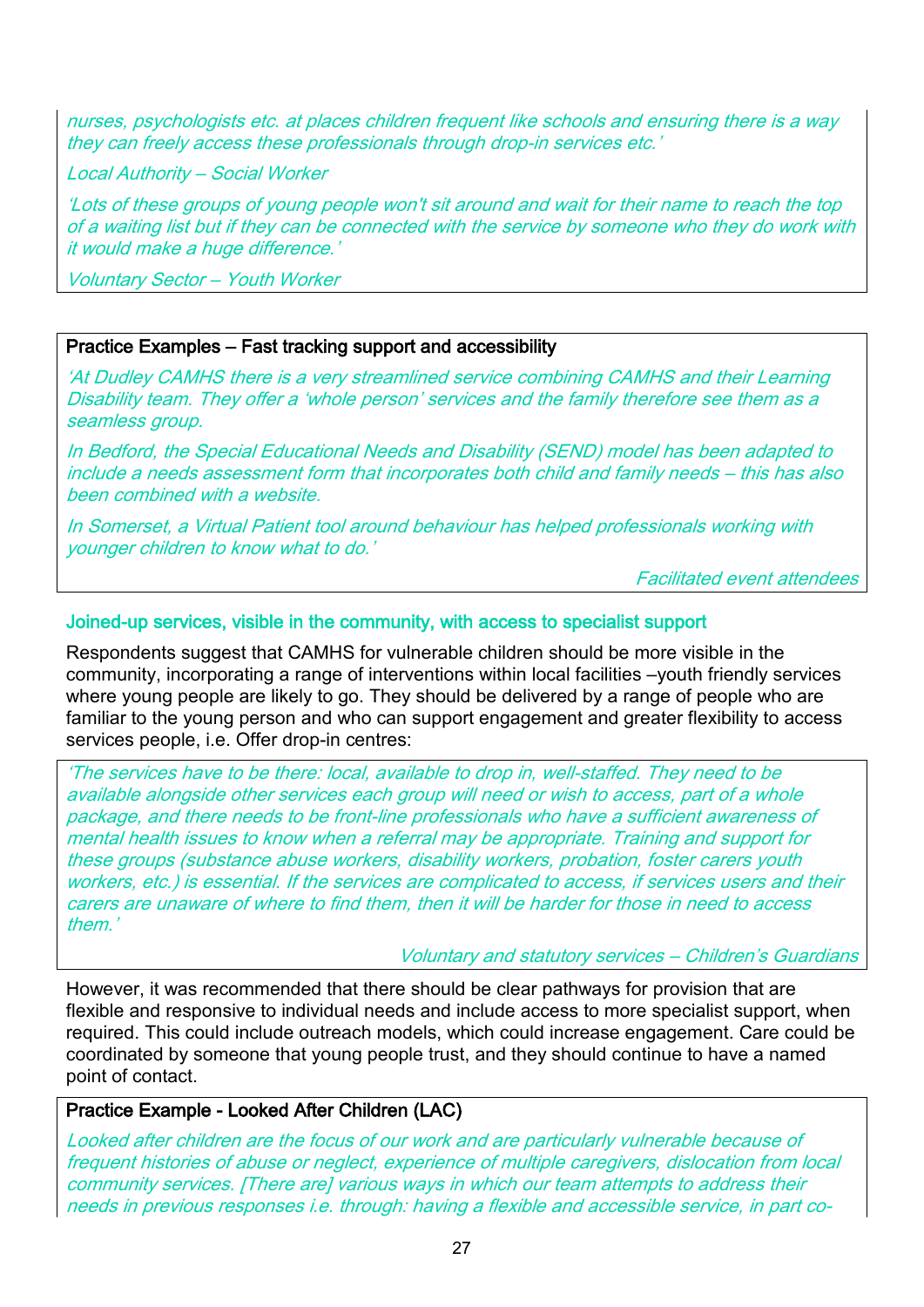located with social care; working closely with Social Workers and foster carers who have day to day responsibility for and access to the young people; joining with social care colleagues on specific projects e.g. life story work; being proactive and preventative e.g. through a screening programme and offering groups for foster carers rather than waiting for crises to arise; identifying areas of unmet need e.g. for older adolescents and trying to develop services to meet them.

Local Authority - Psychology

#### Multi-agency working for hard to reach children

Respondents also suggested that services should collaborate for hard to reach children from an early age, and should focus on the whole family, particularly the parent's mental health, indicating Adult Mental Health Services need to be part of the offer. It was also suggested that collaborative pathways should incorporate Education, Local Authorities, Police and Youth services, where applicable.

#### Involving the Voluntary and Community Sector

Many respondents felt that the VCS could have a greater involvement in joint pathways. They often have greater involvement and experience in working with these children, and can provide services that they feel able to access in a non-stigmatising setting.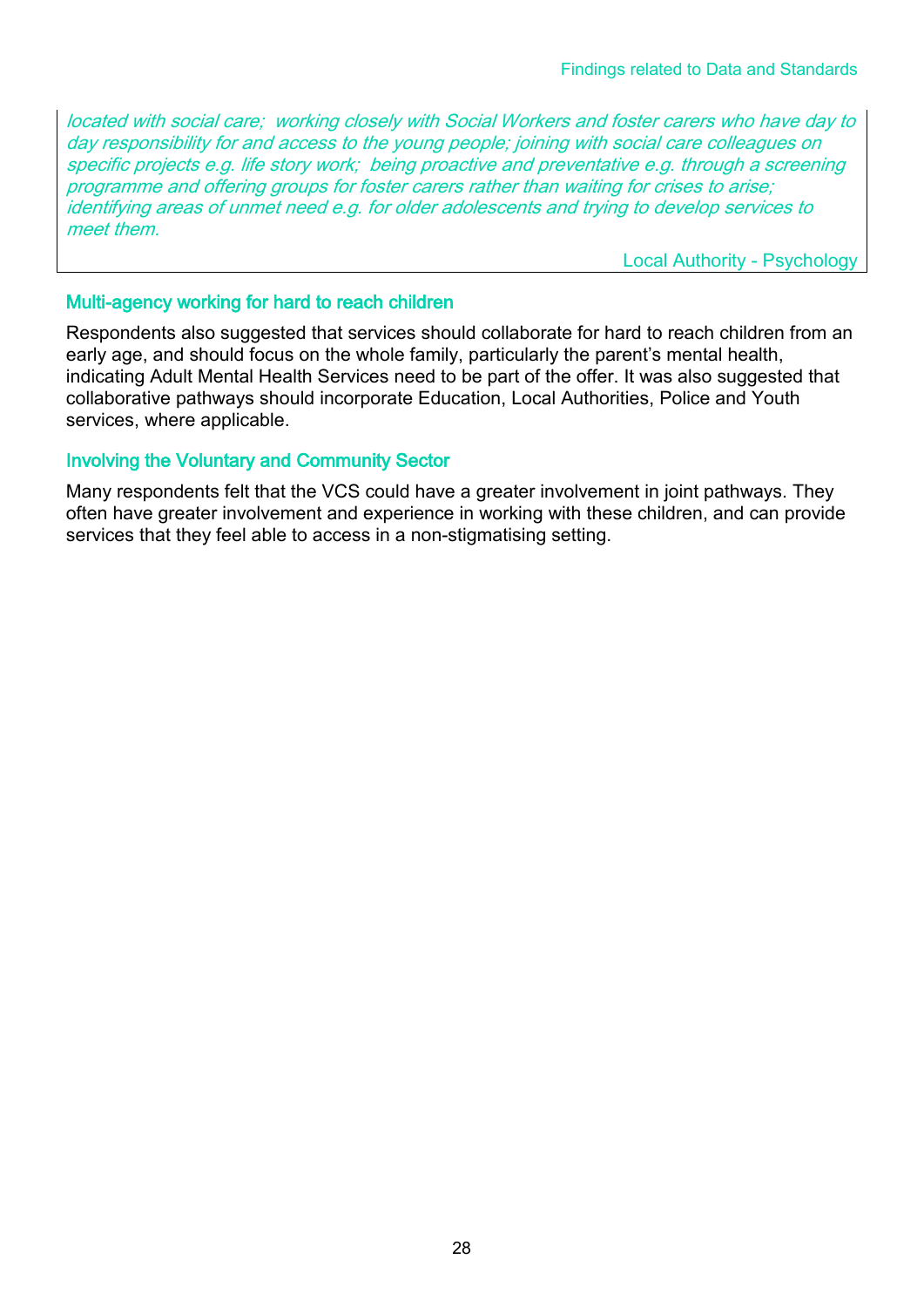# Appendix 1: Professionals' survey – qualitative questions

## Prevention and access to support

#### Early intervention

We know that early intervention can reduce the risk of mental health difficulties later in life, with long term benefits to the child and wider society.

Question: How can early intervention to prevent mental health difficulties be supported and improved? (across early years, schools, colleges, youth services, primary care services, and all health services).

#### Family in early years

Much of the evidence we have seen so far has been around the role of the family in early years.

Question: How can families of young children be supported to nurture their child's mental health and wellbeing early, and avoid problems arising?

#### **Access**

We know that not all children and young people who need mental health services are accessing them.

Question: How can we get the right support to children and young people who need it, and at the right time?

#### Hospital and crisis services

Even with effective early intervention and prevention, we know that some young people will require intensive support such as hospital treatment or crisis care.

Question: What practical steps could be taken to improve their experience of hospital and crisis care?

### How the system works

#### **Commissioning**

Despite the obvious importance of children and young people's mental health, CAMHS has been described as a 'Cinderella service'.

Question: How can it be ensured that children and young people's mental health and wellbeing is prioritised in strategic planning and commissioning?

**Transition**